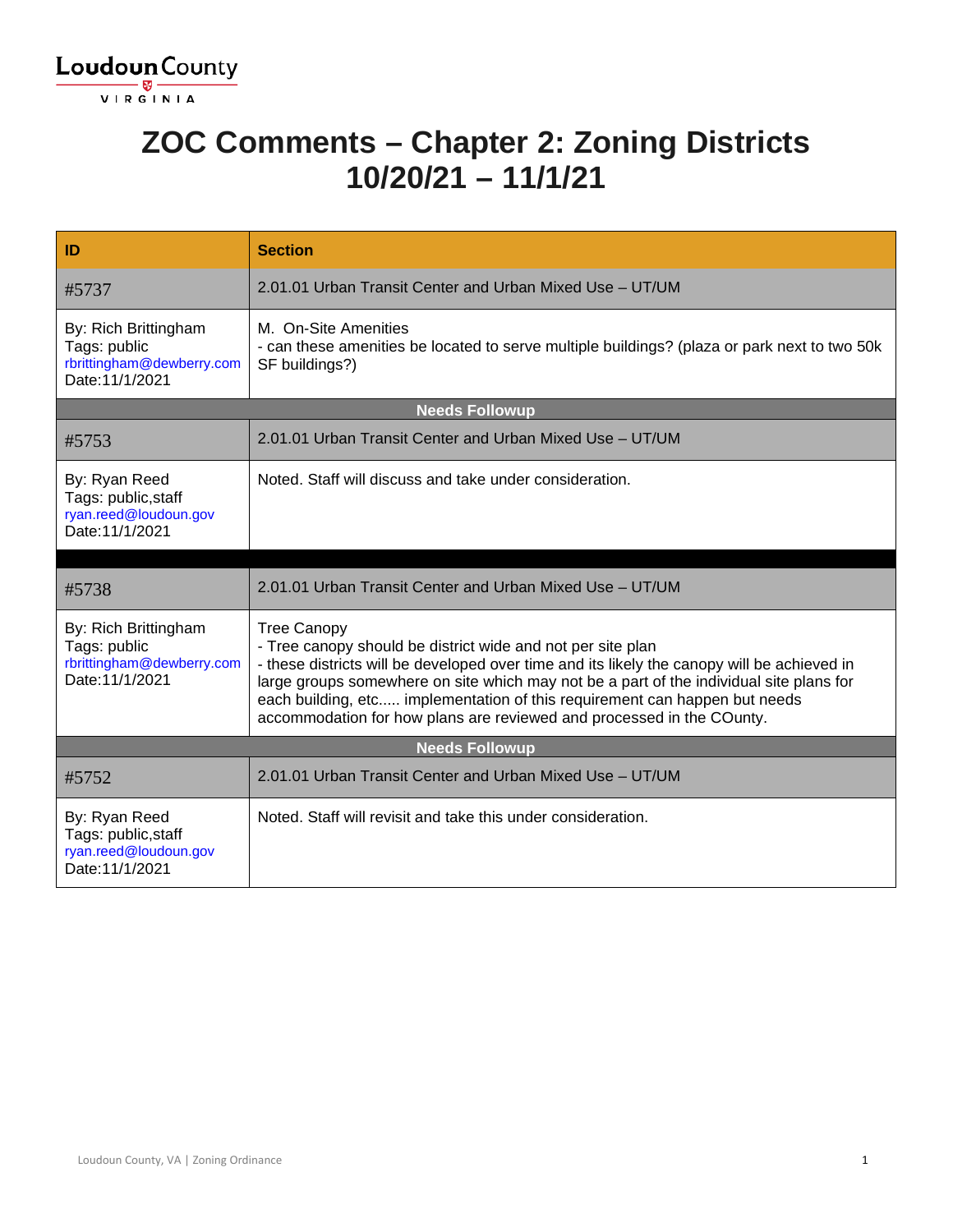| #5741                                                                                | 2.01.01 Urban Transit Center and Urban Mixed Use - UT/UM                                                                                                                                                                   |  |
|--------------------------------------------------------------------------------------|----------------------------------------------------------------------------------------------------------------------------------------------------------------------------------------------------------------------------|--|
| By: Rich Brittingham<br>Tags: public<br>rbrittingham@dewberry.com<br>Date: 11/1/2021 | Min. height requirements needs to allow for phased development and interim uses as<br>placeholders for ultimate high density development                                                                                   |  |
|                                                                                      | <b>Needs Followup</b>                                                                                                                                                                                                      |  |
| #5751                                                                                | 2.01.01 Urban Transit Center and Urban Mixed Use - UT/UM                                                                                                                                                                   |  |
| By: Ryan Reed<br>Tags: public, staff<br>ryan.reed@loudoun.gov<br>Date: 11/1/2021     | Noted. Staff will take this under consideration.                                                                                                                                                                           |  |
|                                                                                      |                                                                                                                                                                                                                            |  |
| #5736                                                                                | 2.01.01 Urban Transit Center and Urban Mixed Use - UT/UM                                                                                                                                                                   |  |
| By: Rich Brittingham<br>Tags: public<br>RTBritt13@yahoo.com<br>Date: 11/1/2021       | Min. FAR requirements needs to allow for phased development in which first phase falls<br>below min. FAR                                                                                                                   |  |
|                                                                                      | <b>Needs Followup</b>                                                                                                                                                                                                      |  |
| #5754                                                                                | 2.01.01 Urban Transit Center and Urban Mixed Use - UT/UM                                                                                                                                                                   |  |
| By: Ryan Reed<br>Tags: public, staff<br>ryan.reed@loudoun.gov<br>Date: 11/2/2021     | Noted. Staff will take under consideration.                                                                                                                                                                                |  |
| #5730                                                                                | 2.01.01 Urban Transit Center and Urban Mixed Use - UT/UM                                                                                                                                                                   |  |
|                                                                                      |                                                                                                                                                                                                                            |  |
| By: Rich Brittingham<br>Tags: public<br>rbrittingham@dewberry.com<br>Date: 11/1/2021 | Min district size doesn't work in the UTC area around Innovation Station Metro where<br>multiple small parcels may not be able to be assembled. Modifications should be<br>available or else development could be stalled. |  |
| <b>Needs Followup</b>                                                                |                                                                                                                                                                                                                            |  |
| #5755                                                                                | 2.01.01 Urban Transit Center and Urban Mixed Use - UT/UM                                                                                                                                                                   |  |
| By: Ryan Reed<br>Tags: public, staff<br>ryan.reed@loudoun.gov<br>Date: 11/2/2021     | Noted. Staff will take under consideration.                                                                                                                                                                                |  |
| #5811                                                                                | 2.01.01 Urban Transit Center and Urban Mixed Use - UT/UM                                                                                                                                                                   |  |
| By: Rich Brittingham<br>Tags: public<br>rbrittingham@dewberry.com                    | additionally, many areas in Urban Policy Area are already zoned, and not likely to be<br>rezoned to UT. so language stating "The initial district size must be 40 acres or more.<br>Notwithstanding the provisions of      |  |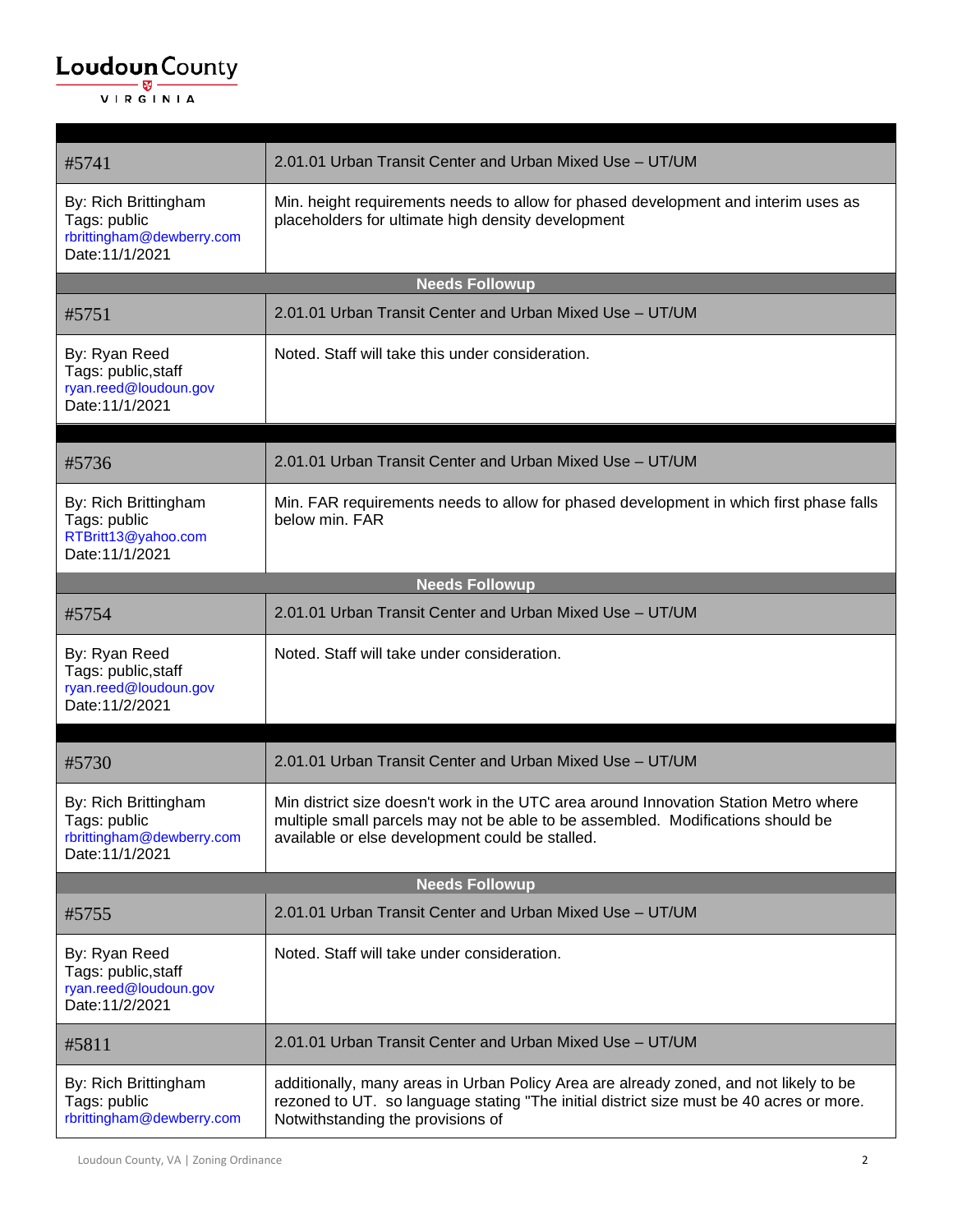| Date: 11/3/2021                                                                                       | Section 7.08.x, the minimum district size is not modifiable."<br>hinders any ability to apply<br>these regulations to smaller unassembled parcels                                                                                                                                                                                                                                                                                                                                                                                                                                      |
|-------------------------------------------------------------------------------------------------------|----------------------------------------------------------------------------------------------------------------------------------------------------------------------------------------------------------------------------------------------------------------------------------------------------------------------------------------------------------------------------------------------------------------------------------------------------------------------------------------------------------------------------------------------------------------------------------------|
|                                                                                                       | <b>Needs Followup</b>                                                                                                                                                                                                                                                                                                                                                                                                                                                                                                                                                                  |
| #5834                                                                                                 | 2.01.01 Urban Transit Center and Urban Mixed Use - UT/UM                                                                                                                                                                                                                                                                                                                                                                                                                                                                                                                               |
| By: Ryan Reed<br>Tags: public, staff<br>ryan.reed@loudoun.gov<br>Date: 11/3/2021                      | Thank you, we will continue to discuss internally                                                                                                                                                                                                                                                                                                                                                                                                                                                                                                                                      |
| #5696                                                                                                 | 2.01.01 Urban Transit Center and Urban Mixed Use - UT/UM                                                                                                                                                                                                                                                                                                                                                                                                                                                                                                                               |
| By: Maura Walsh-Copeland<br>Tags: public<br>Maura@Walsh-<br>CopelandConsulting.com<br>Date: 11/1/2021 | Table 2.01.01-2. UM ADJUSTED BASE FLOOR AREA RATIO, Reference 1: It is not<br>possible to comment on this line in the table until Section 8.01 is written and offered for<br>review. Please hold open this table for comment until Section 8.01 is provided.                                                                                                                                                                                                                                                                                                                           |
| #5756                                                                                                 | 2.01.01 Urban Transit Center and Urban Mixed Use - UT/UM                                                                                                                                                                                                                                                                                                                                                                                                                                                                                                                               |
| By: Ryan Reed<br>Tags: public, staff<br>ryan.reed@loudoun.gov<br>Date: 11/2/2021                      | Noted.                                                                                                                                                                                                                                                                                                                                                                                                                                                                                                                                                                                 |
| #5695                                                                                                 | 2.01.01 Urban Transit Center and Urban Mixed Use - UT/UM                                                                                                                                                                                                                                                                                                                                                                                                                                                                                                                               |
| By: Maura Walsh-Copeland<br>Tags: public<br>Maura@Walsh-<br>CopelandConsulting.com<br>Date: 11/1/2021 | Table 2.01.01-1 UT/UM DISTRICT DIMENSIONAL STANDARDS: Is it necessary to<br>specify Building Height Minimums? The Board of Supervisors has recognized that there<br>may be a period of transition from today to the day of true high-rise buildings at Metro.<br>Specifying buildings at 70' or higher requires concrete and steel construction, the highest<br>cost construction there is. To allow for transition time and to allow for affordable housing<br>during the transition time, would it be better to not specify building minimums, especially<br>in the UT at this time? |
| <b>Needs Followup</b>                                                                                 |                                                                                                                                                                                                                                                                                                                                                                                                                                                                                                                                                                                        |
| #5757                                                                                                 | 2.01.01 Urban Transit Center and Urban Mixed Use - UT/UM                                                                                                                                                                                                                                                                                                                                                                                                                                                                                                                               |
| By: Ryan Reed<br>Tags: public, staff<br>ryan.reed@loudoun.gov<br>Date: 11/2/2021                      | Noted. Staff will take under consideration.                                                                                                                                                                                                                                                                                                                                                                                                                                                                                                                                            |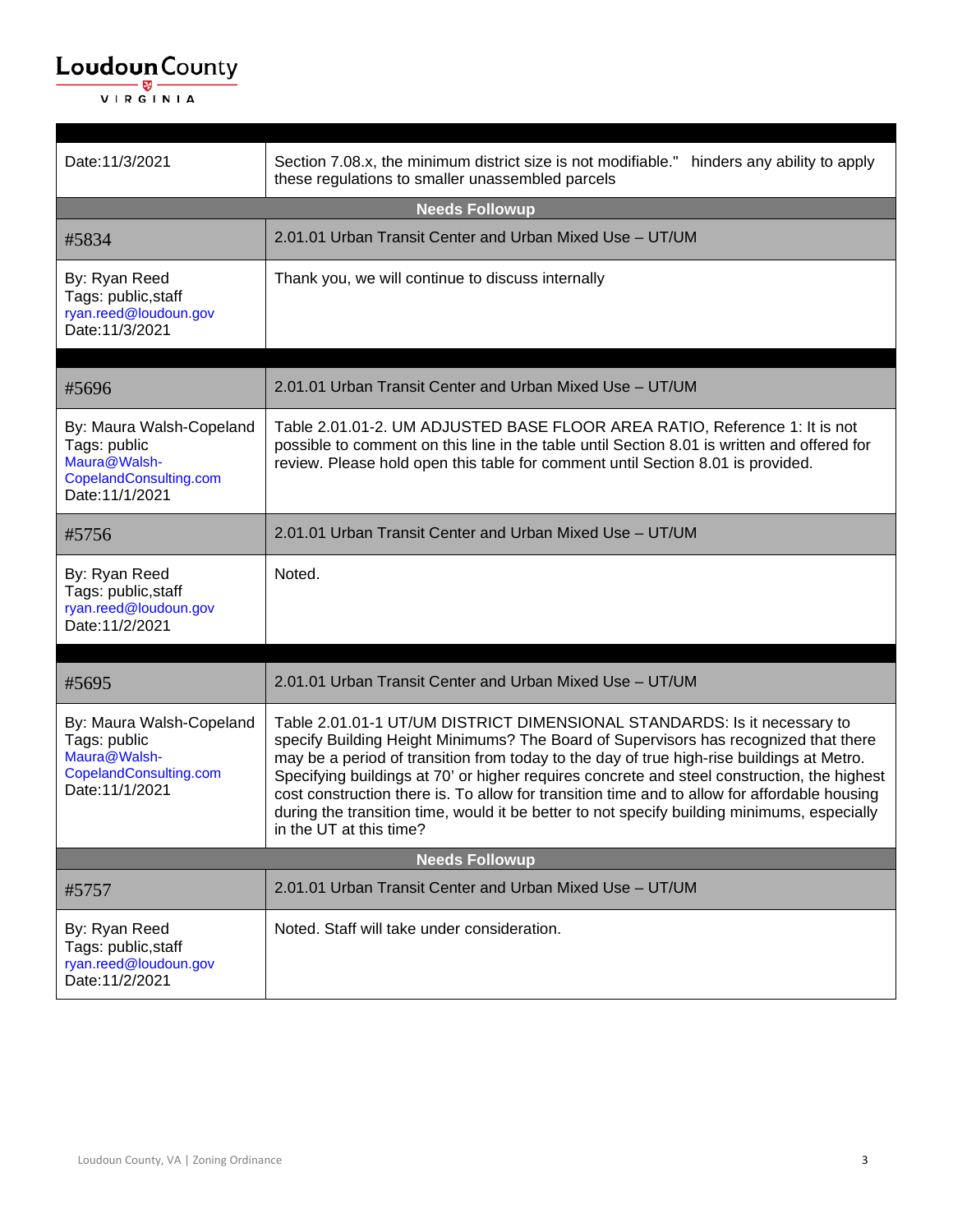| #5694                                                                                                 | 2.01.01 Urban Transit Center and Urban Mixed Use - UT/UM                                                                                                                                                                                                                                                                                                                                                                                                                               |
|-------------------------------------------------------------------------------------------------------|----------------------------------------------------------------------------------------------------------------------------------------------------------------------------------------------------------------------------------------------------------------------------------------------------------------------------------------------------------------------------------------------------------------------------------------------------------------------------------------|
| By: Maura Walsh-Copeland<br>Tags: public<br>Maura@Walsh-<br>CopelandConsulting.com<br>Date: 11/1/2021 | Packet P. 13. For general knowledge, why was the Final Development Plan (FDP)<br>requirement removed?<br><b>AND</b><br>Table format for dimensional standards is excellent!                                                                                                                                                                                                                                                                                                            |
| #5812                                                                                                 | 2.01.01 Urban Transit Center and Urban Mixed Use - UT/UM                                                                                                                                                                                                                                                                                                                                                                                                                               |
| By: Kate McConnell<br>Tags: public, staff<br>kate.mcconnell@loudoun.gov<br>Date: 11/3/2021            | FDP procedure removed based on internal review and comment. The FDP is very<br>similar to a site plan. Considering amount of information typically required during the<br>rezoning process/on a CDP, as well as the specificity of district regulations for the<br>urban policy area districts, the detailed FDP is redundant but also adds complication<br>to the development process since it is not an engineered plan.                                                             |
| #5692                                                                                                 | 2.01.01 Urban Transit Center and Urban Mixed Use - UT/UM                                                                                                                                                                                                                                                                                                                                                                                                                               |
|                                                                                                       |                                                                                                                                                                                                                                                                                                                                                                                                                                                                                        |
| By: Kevin Ruedisueli<br>Tags: public<br>kevinruedisueliZOC@gmail.com<br>Date:10/31/2021               | Table 2.01.01-3 is confusing in that the math does not seem to add up relative to<br>Residential, Nonresidential and Public/Civic. Or is Public/Civic (in this table)<br>considered part of Nonresidential?                                                                                                                                                                                                                                                                            |
|                                                                                                       | <b>Needs Followup</b>                                                                                                                                                                                                                                                                                                                                                                                                                                                                  |
| #5758                                                                                                 | 2.01.01 Urban Transit Center and Urban Mixed Use - UT/UM                                                                                                                                                                                                                                                                                                                                                                                                                               |
| By: Ryan Reed<br>Tags: public, staff<br>ryan.reed@loudoun.gov<br>Date: 11/2/2021                      | Noted. Staff will revisit to clarify.                                                                                                                                                                                                                                                                                                                                                                                                                                                  |
|                                                                                                       |                                                                                                                                                                                                                                                                                                                                                                                                                                                                                        |
| #5691                                                                                                 | 2.01.01 Urban Transit Center and Urban Mixed Use - UT/UM                                                                                                                                                                                                                                                                                                                                                                                                                               |
| By: Kevin Ruedisueli<br>Tags: public<br>kevinruedisueliZOC@gmail.com<br>Date: 10/31/2021              | The Plan Map for the Urban Policy Areas correctly identifies the core at the Metro<br>Stops and its surrounding subareas. Why is there a requirement for a 40 acre<br>minimum district, when the map already identifies the district? Why not simply refer to<br>the Plan Map. Projects will either be in the core or the fringe because of their locations<br>relative to the Metro stops. The critical aspects are design of streets, sidewalks,<br>relationships between them, etc. |
|                                                                                                       | <b>Needs Followup</b>                                                                                                                                                                                                                                                                                                                                                                                                                                                                  |
| #5759                                                                                                 | 2.01.01 Urban Transit Center and Urban Mixed Use - UT/UM                                                                                                                                                                                                                                                                                                                                                                                                                               |
| By: Ryan Reed<br>Tags: public, staff<br>ryan.reed@loudoun.gov<br>Date: 11/2/2021                      | Noted. Staff will take under consideration.                                                                                                                                                                                                                                                                                                                                                                                                                                            |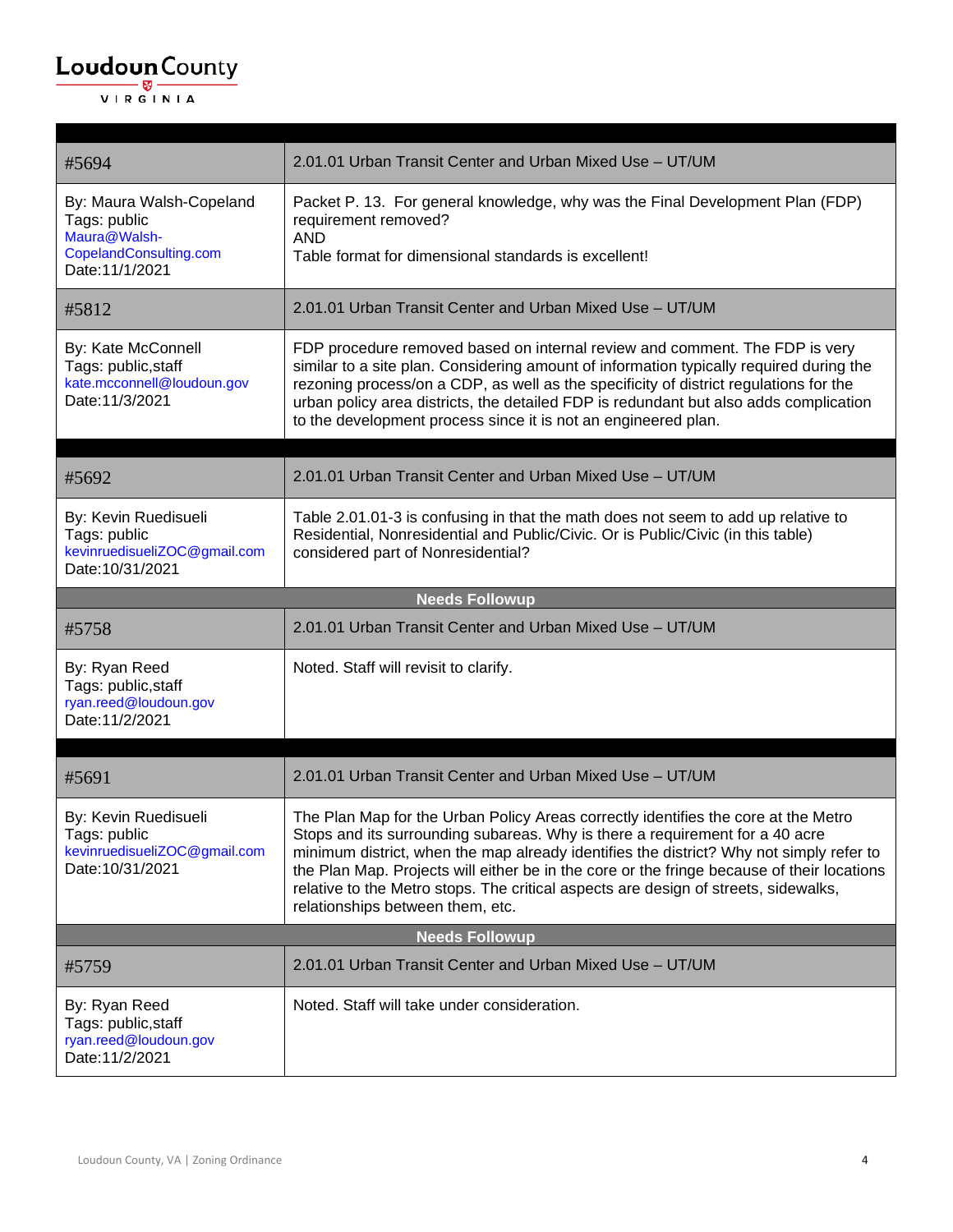| #5690                                                                                    | 2.01.01 Urban Transit Center and Urban Mixed Use - UT/UM                                                                                                                                                                                                                                                                                                            |
|------------------------------------------------------------------------------------------|---------------------------------------------------------------------------------------------------------------------------------------------------------------------------------------------------------------------------------------------------------------------------------------------------------------------------------------------------------------------|
| By: Kevin Ruedisueli<br>Tags: public<br>kevinruedisueliZOC@gmail.com<br>Date: 10/31/2021 | Relative to Pedestrian Walkways, 'requiring' the shortest route should simply be<br>'encouraged'. I can easily imagine situations where the most direct path would be<br>detrimental to the use of open space. This situation is referenced repeatedly and should<br>be treated the same with 'encouraged' being the operative word.                                |
| #5760                                                                                    | 2.01.01 Urban Transit Center and Urban Mixed Use - UT/UM                                                                                                                                                                                                                                                                                                            |
| By: Ryan Reed<br>Tags: public, staff<br>ryan.reed@loudoun.gov<br>Date: 11/2/2021         | Revised, but to be reviewed.                                                                                                                                                                                                                                                                                                                                        |
| #5744                                                                                    | 2.01.02 Urban Employment - UE                                                                                                                                                                                                                                                                                                                                       |
| By: Kevin Ruedisueli<br>Tags: public<br>kevinruedisueliZOC@gmail.com<br>Date: 11/1/2021  | As above, Section G, Land Use Arrangement should recognize the flood plain as the<br>major focal point around which developments are organized and to which they relate, as<br>well as to each other.                                                                                                                                                               |
|                                                                                          | <b>Needs Followup</b>                                                                                                                                                                                                                                                                                                                                               |
| #5761                                                                                    | 2.01.02 Urban Employment - UE                                                                                                                                                                                                                                                                                                                                       |
| By: Ryan Reed<br>Tags: public, staff<br>ryan.reed@loudoun.gov<br>Date: 11/2/2021         | Noted. Staff will take under consideration.                                                                                                                                                                                                                                                                                                                         |
| #5743                                                                                    | 2.01.02 Urban Employment - UE                                                                                                                                                                                                                                                                                                                                       |
| By: Kevin Ruedisueli<br>Tags: public<br>kevinruedisueliZOC@gmail.com<br>Date:11/1/2021   | As I mentioned earlier, the Broad Run flood plain is the major focal point of this district.<br>Developers should organize their projects to relate to the Metro and this significant park.<br>Thus, change District Subareas, B.1.d (focal point) to reflect this reality. I do not believe<br>there is a need to create an artificial (or otherwise) focal point. |
|                                                                                          | <b>Needs Followup</b>                                                                                                                                                                                                                                                                                                                                               |
| #5762                                                                                    | 2.01.02 Urban Employment - UE                                                                                                                                                                                                                                                                                                                                       |
| By: Ryan Reed<br>Tags: public, staff<br>ryan.reed@loudoun.gov                            | Noted. Staff will take under consideration.                                                                                                                                                                                                                                                                                                                         |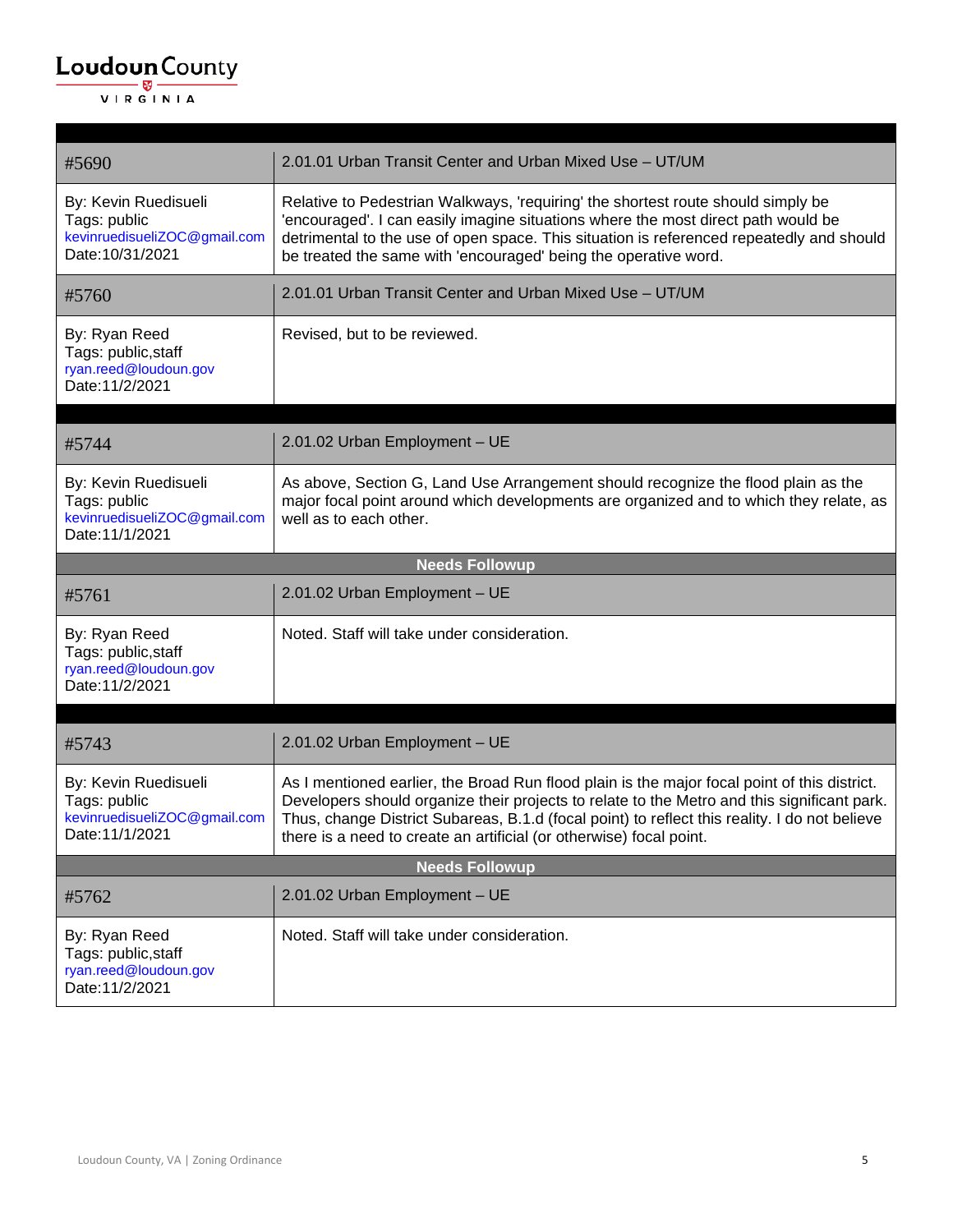| #5742                                                                                   | 2.01.02 Urban Employment - UE                                                                                                                                                                                                                                                                                                                                                    |
|-----------------------------------------------------------------------------------------|----------------------------------------------------------------------------------------------------------------------------------------------------------------------------------------------------------------------------------------------------------------------------------------------------------------------------------------------------------------------------------|
| By: Kevin Ruedisueli<br>Tags: public<br>kevinruedisueliZOC@gmail.com<br>Date: 11/1/2021 | Relative to minimum district size: Similar to my comment under Urban Transit Center,<br>this district is defined on the Plan Map. I think this notion of a 40-acre minimum district<br>size comes from the original ZOAG MUB language, where it is/was appropriate,<br>because it could occur at many locations within the Suburban area. It is not needed or<br>desirable here. |
|                                                                                         | <b>Needs Followup</b>                                                                                                                                                                                                                                                                                                                                                            |
| #5763                                                                                   | 2.01.02 Urban Employment - UE                                                                                                                                                                                                                                                                                                                                                    |
| By: Ryan Reed<br>Tags: public, staff<br>ryan.reed@loudoun.gov<br>Date: 11/2/2021        | Noted. Staff will take under consideration.                                                                                                                                                                                                                                                                                                                                      |
| #5693                                                                                   | 2.01.02 Urban Employment - UE                                                                                                                                                                                                                                                                                                                                                    |
| By: Kevin Ruedisueli<br>Tags: public<br>kevinruedisueliZOC@gmail.com<br>Date:10/31/2021 | Since the Broad Run floodplain is such a dominant feature of this district, could an<br>appropriate large, regional park (or other means of preserving the continuity and park<br>value of the floodplain) be referenced as a specific objective?                                                                                                                                |
|                                                                                         |                                                                                                                                                                                                                                                                                                                                                                                  |
|                                                                                         | <b>Needs Followup</b>                                                                                                                                                                                                                                                                                                                                                            |
| #5764                                                                                   | 2.01.02 Urban Employment - UE                                                                                                                                                                                                                                                                                                                                                    |
| By: Ryan Reed<br>Tags: public, staff<br>ryan.reed@loudoun.gov<br>Date: 11/2/2021        | Noted. Staff will take under consideration.                                                                                                                                                                                                                                                                                                                                      |
| #5748                                                                                   | 2.02.01 Suburban Neighborhood - SN                                                                                                                                                                                                                                                                                                                                               |
| By: Kevin Ruedisueli<br>Tags: public<br>kevinruedisueliZOC@gmail.com<br>Date: 11/1/2021 | Other Lot Requirements. Are not detached garages with apartments or simply detached<br>accessory apartments desirable to help provide a greater variety of housing<br>opportunities? If so, again, lots might need to be larger to accommodate them.                                                                                                                             |
|                                                                                         | <b>Needs Followup</b>                                                                                                                                                                                                                                                                                                                                                            |
| #5765                                                                                   | 2.02.01 Suburban Neighborhood - SN                                                                                                                                                                                                                                                                                                                                               |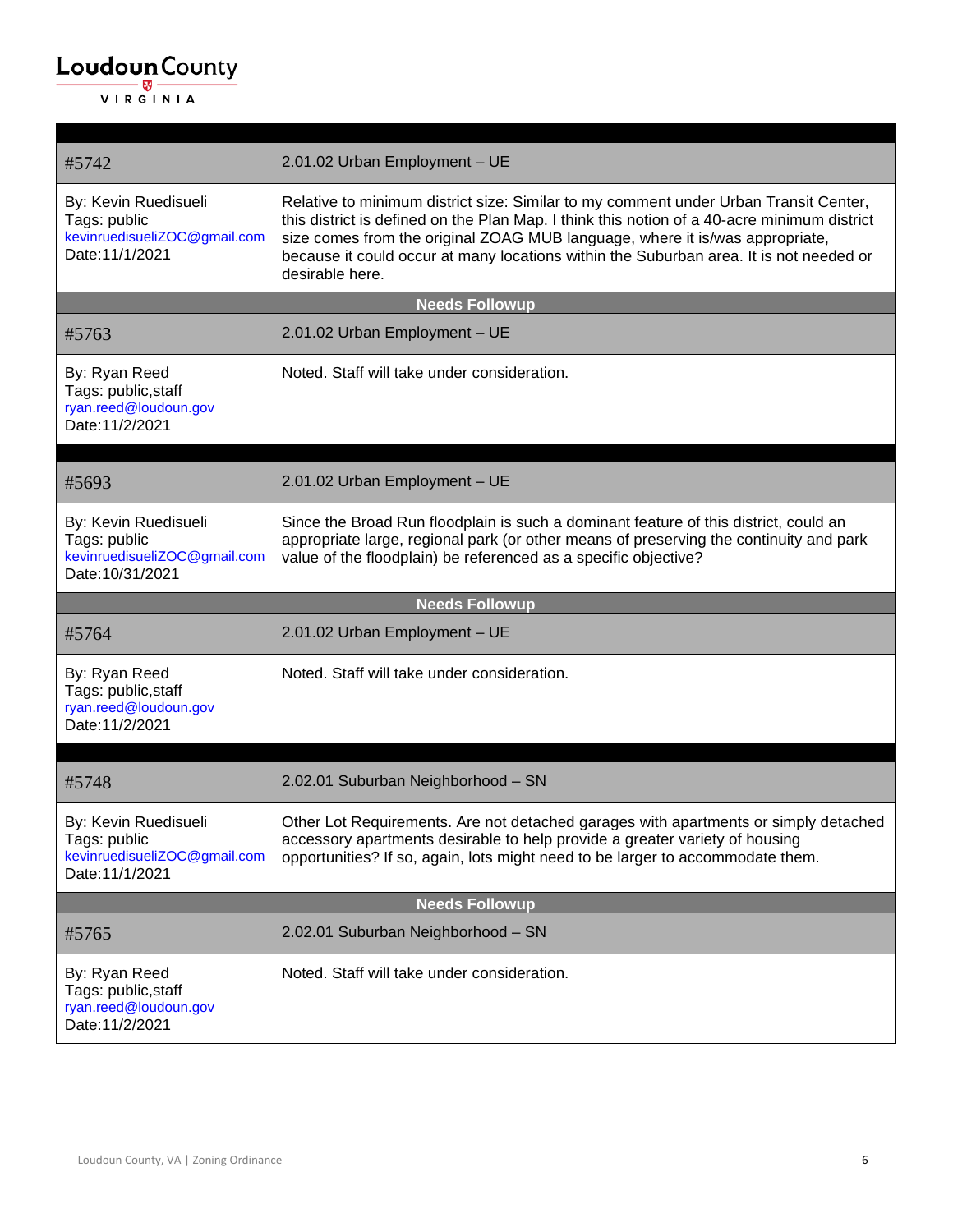| #5747                                                                                   | 2.02.01 Suburban Neighborhood - SN                                                                                                                                                                                                                                                                       |  |
|-----------------------------------------------------------------------------------------|----------------------------------------------------------------------------------------------------------------------------------------------------------------------------------------------------------------------------------------------------------------------------------------------------------|--|
| By: Kevin Ruedisueli<br>Tags: public<br>kevinruedisueliZOC@gmail.com<br>Date: 11/1/2021 | Variation of Lot Sizes. I think this is an issue identified in the Plan, to which I have<br>objected. When lots are small, it is hard to vary the size in a meaningful manner. If we<br>can allow larger lot sizes, then the variations are more easily achieved.                                        |  |
| <b>Needs Followup</b>                                                                   |                                                                                                                                                                                                                                                                                                          |  |
| #5766                                                                                   | 2.02.01 Suburban Neighborhood - SN                                                                                                                                                                                                                                                                       |  |
| By: Ryan Reed<br>Tags: public, staff<br>ryan.reed@loudoun.gov<br>Date: 11/2/2021        | Noted. Staff will take under consideration.                                                                                                                                                                                                                                                              |  |
|                                                                                         |                                                                                                                                                                                                                                                                                                          |  |
| #5746                                                                                   | 2.02.01 Suburban Neighborhood - SN                                                                                                                                                                                                                                                                       |  |
| By: Kevin Ruedisueli<br>Tags: public<br>kevinruedisueliZOC@gmail.com<br>Date: 11/1/2021 | Table 2.02.01-1, given that much of suburban Loudoun is developed, infill lots, if there<br>are any should conform with the existing conditions of adjoining lots as to size and<br>yards. A home placed 15' from the front will look out of place among homes set farther<br>back. Worth checking into. |  |
|                                                                                         | <b>Needs Followup</b>                                                                                                                                                                                                                                                                                    |  |
| #5767                                                                                   | 2.02.01 Suburban Neighborhood - SN                                                                                                                                                                                                                                                                       |  |
| By: Ryan Reed<br>Tags: public, staff<br>ryan.reed@loudoun.gov<br>Date: 11/2/2021        | Noted. Staff will take under consideration.                                                                                                                                                                                                                                                              |  |
| #5745                                                                                   | 2.02.01 Suburban Neighborhood - SN                                                                                                                                                                                                                                                                       |  |
| By: Kevin Ruedisueli<br>Tags: public<br>kevinruedisueliZOC@gmail.com<br>Date: 11/1/2021 | In Table 2.02.01-1 must the lot size for SFD, SFA Duplex, Triplex, or Quadruplex be<br>capped at 10,000 sf? Seems ok for SFD, but not so sure of the other configurations.                                                                                                                               |  |
|                                                                                         | <b>Needs Followup</b>                                                                                                                                                                                                                                                                                    |  |
| #5768                                                                                   | 2.02.01 Suburban Neighborhood - SN                                                                                                                                                                                                                                                                       |  |
| By: Ryan Reed<br>Tags: public, staff<br>ryan.reed@loudoun.gov<br>Date: 11/2/2021        | Noted. Staff will take under consideration.                                                                                                                                                                                                                                                              |  |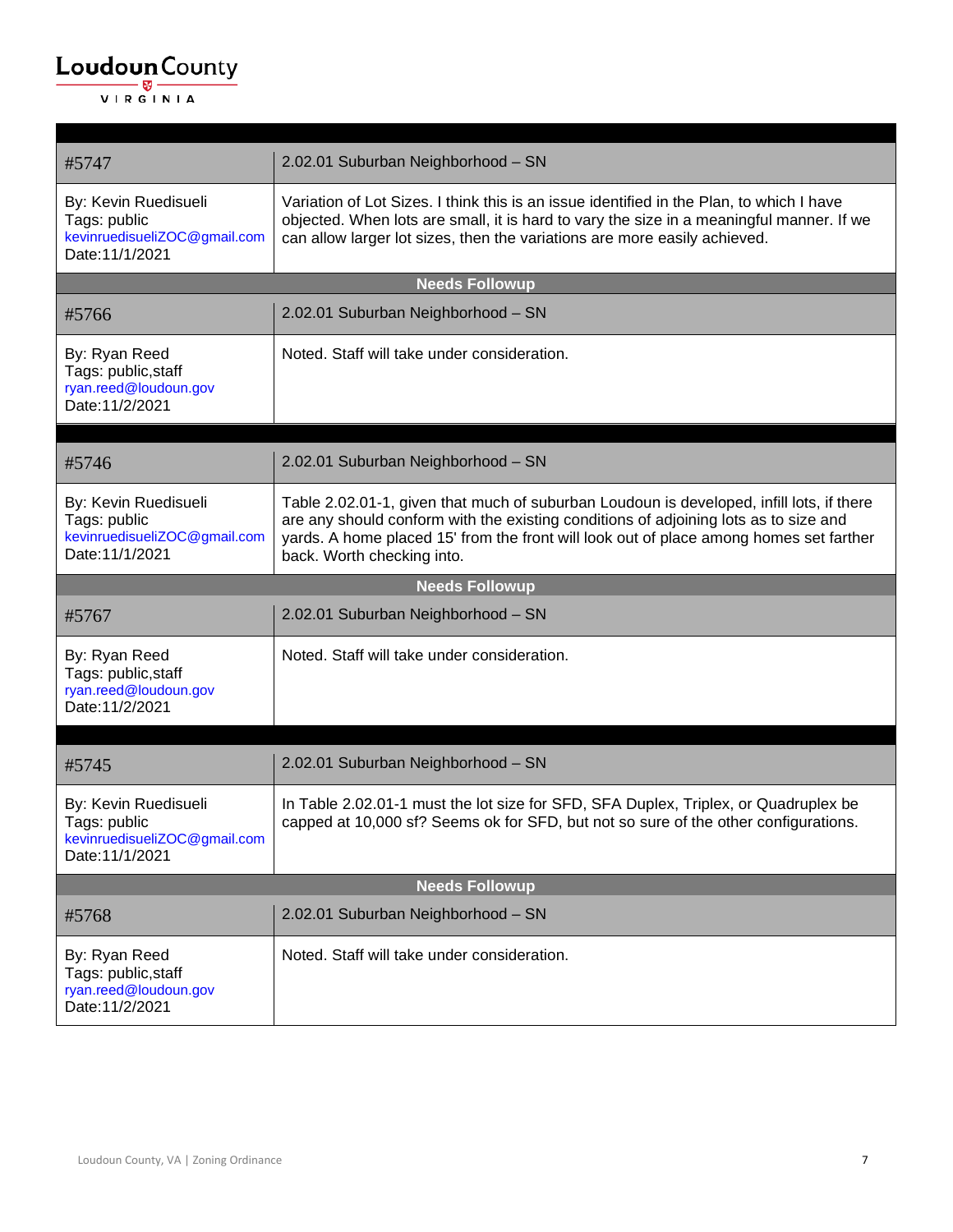| #5750                                                                                                 | 2.02.02 Suburban Compact Neighborhood - SCN                                                                                                                                                                                                                                                                                                                                                                                                                                                                               |  |
|-------------------------------------------------------------------------------------------------------|---------------------------------------------------------------------------------------------------------------------------------------------------------------------------------------------------------------------------------------------------------------------------------------------------------------------------------------------------------------------------------------------------------------------------------------------------------------------------------------------------------------------------|--|
| By: Kevin Ruedisueli<br>Tags: public<br>kevinruedisueliZOC@gmail.com<br>Date: 11/1/2021               | Maybe one answer to the problem of variation in lot sizes is to simply state that if there<br>are 10 or more lots, they must include a variety of dwelling sizes/configurations with<br>whatever lot size is needed to accommodate them. Also take note that expandability<br>of dwellings may be desirable. If homes are jammed to tightly onto lots, there is no<br>room for future expansion. The SCN perhaps should be seen as a potential as well as<br>a reality from the outset. That also provides for variation. |  |
| <b>Needs Followup</b>                                                                                 |                                                                                                                                                                                                                                                                                                                                                                                                                                                                                                                           |  |
| #5769                                                                                                 | 2.02.02 Suburban Compact Neighborhood - SCN                                                                                                                                                                                                                                                                                                                                                                                                                                                                               |  |
| By: Ryan Reed<br>Tags: public, staff<br>ryan.reed@loudoun.gov<br>Date: 11/2/2021                      | Noted. Staff will take under consideration.                                                                                                                                                                                                                                                                                                                                                                                                                                                                               |  |
|                                                                                                       |                                                                                                                                                                                                                                                                                                                                                                                                                                                                                                                           |  |
| #5749                                                                                                 | 2.02.02 Suburban Compact Neighborhood - SCN                                                                                                                                                                                                                                                                                                                                                                                                                                                                               |  |
| By: Kevin Ruedisueli<br>Tags: public<br>kevinruedisueliZOC@gmail.com<br>Date: 11/1/2021               | Table 2.02.02-1, can a 3000 sf lot accommodate both a SFD and the desired<br>'accessory dwelling'? What sort of setbacks will apply to detached garages and<br>accessory dwellings?                                                                                                                                                                                                                                                                                                                                       |  |
| <b>Needs Followup</b>                                                                                 |                                                                                                                                                                                                                                                                                                                                                                                                                                                                                                                           |  |
|                                                                                                       |                                                                                                                                                                                                                                                                                                                                                                                                                                                                                                                           |  |
| #5813                                                                                                 | 2.02.02 Suburban Compact Neighborhood - SCN                                                                                                                                                                                                                                                                                                                                                                                                                                                                               |  |
| By: Kate McConnell<br>Tags: public, staff<br>kate.mcconnell@loudoun.gov<br>Date: 11/3/2021            | Noted, staff will further evaluate potential of accessory dwellings on smaller lots, as<br>well as yards for detached garages and accessory dwellings.                                                                                                                                                                                                                                                                                                                                                                    |  |
|                                                                                                       |                                                                                                                                                                                                                                                                                                                                                                                                                                                                                                                           |  |
| #5702                                                                                                 | 2.02.02 Suburban Compact Neighborhood - SCN                                                                                                                                                                                                                                                                                                                                                                                                                                                                               |  |
| By: Maura Walsh-Copeland<br>Tags: public<br>Maura@Walsh-<br>CopelandConsulting.com<br>Date: 11/1/2021 | 2.02.02.J SUBURBAN COMPACT NEIGHBORHOOD - SCN. SCN Alternative<br>Location Criteria. What happens when a proposal meets 6 or 7 of the criteria, but not<br>8?                                                                                                                                                                                                                                                                                                                                                             |  |
|                                                                                                       | <b>Needs Followup</b>                                                                                                                                                                                                                                                                                                                                                                                                                                                                                                     |  |
| #5770                                                                                                 | 2.02.02 Suburban Compact Neighborhood - SCN                                                                                                                                                                                                                                                                                                                                                                                                                                                                               |  |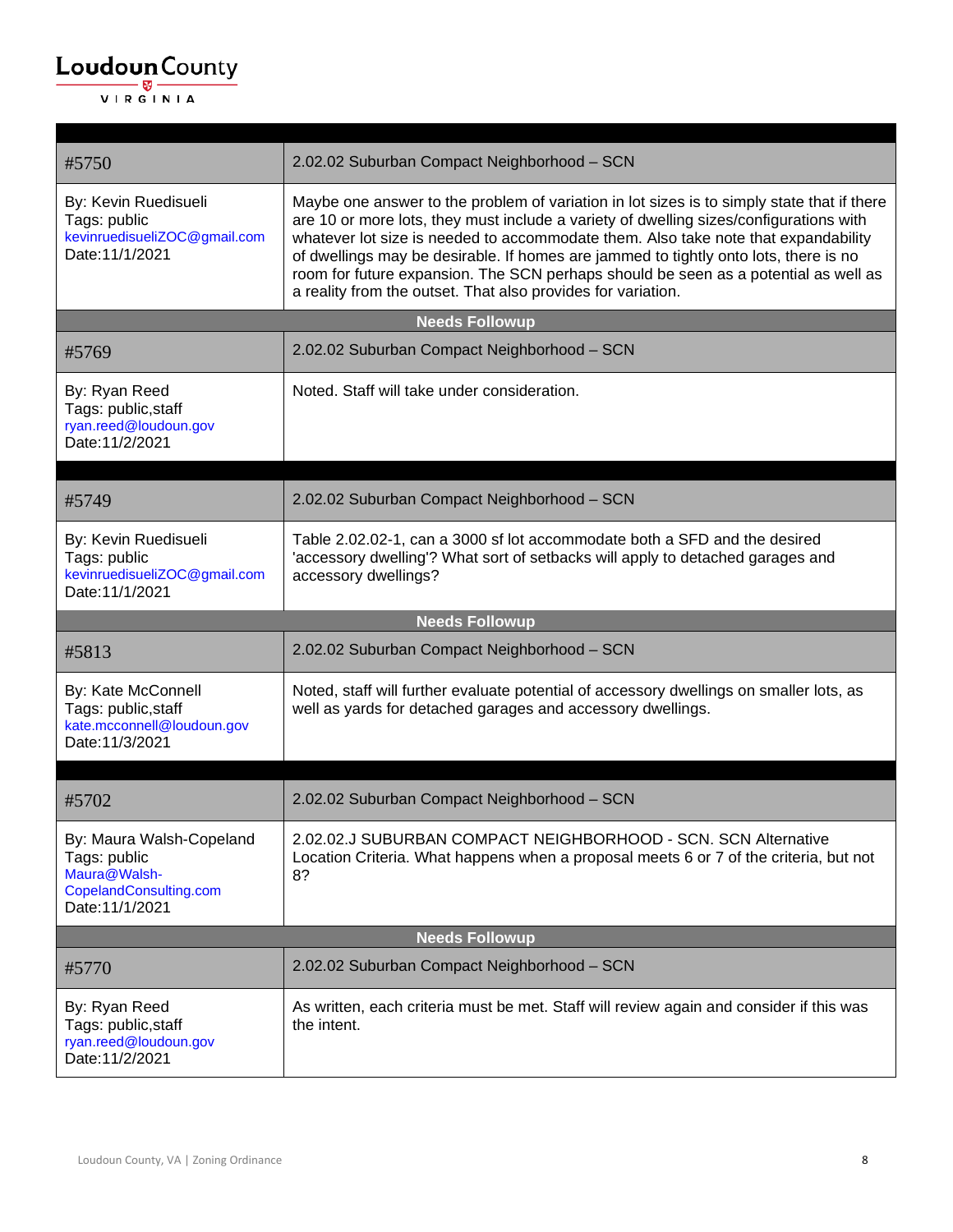| #5701                                                                                                     | 2.02.02 Suburban Compact Neighborhood - SCN                                                                                                                                                                                                                                                                                                                                                                                                                                                                                                                                                                                                                                          |
|-----------------------------------------------------------------------------------------------------------|--------------------------------------------------------------------------------------------------------------------------------------------------------------------------------------------------------------------------------------------------------------------------------------------------------------------------------------------------------------------------------------------------------------------------------------------------------------------------------------------------------------------------------------------------------------------------------------------------------------------------------------------------------------------------------------|
| By: Maura Walsh-<br>Copeland<br>Tags: public<br>Maura@Walsh-<br>CopelandConsulting.com<br>Date: 11/1/2021 | "2.02.02 Suburban Compact Neighborhood-SCN; J. SCN Alternative Location Criteria. 5.:<br>Why must SCN be within 1/2 mile of public facilities with existing or planned capacity to<br>serve the proposed development?<br>The U.S. Department of Housing and Urban Development (HUD) has no such restriction<br>on HUD supported housing? Virginia Housing has no such restriction for housing<br>supported by Low-Income Housing Tax Credits (LIHTC). Transportation Policy of the<br>Loudoun County Public School District states that middle school students can walk 1.0<br>miles and high school students can walk 1.25 miles before they are eligible to ride a school<br>bus." |
| #5772                                                                                                     | 2.02.02 Suburban Compact Neighborhood - SCN                                                                                                                                                                                                                                                                                                                                                                                                                                                                                                                                                                                                                                          |
| By: Ryan Reed<br>Tags: public, staff<br>ryan.reed@loudoun.gov<br>Date: 11/2/2021                          | One of the purposes of this section is "Ensure public and civic amenities are provided<br>or located within walking distance of each development." Providing reasonable walking<br>distances encourages and implements this objective.                                                                                                                                                                                                                                                                                                                                                                                                                                               |
|                                                                                                           |                                                                                                                                                                                                                                                                                                                                                                                                                                                                                                                                                                                                                                                                                      |
|                                                                                                           |                                                                                                                                                                                                                                                                                                                                                                                                                                                                                                                                                                                                                                                                                      |
| #5700                                                                                                     | 2.02.02 Suburban Compact Neighborhood - SCN                                                                                                                                                                                                                                                                                                                                                                                                                                                                                                                                                                                                                                          |
| By: Maura Walsh-<br>Copeland<br>Tags: public<br>Maura@Walsh-<br>CopelandConsulting.com<br>Date: 11/1/2021 | "2.02.02 Suburban Compact Neighborhood-SCN; J. SCN Alternative Location Criteria. 4.:<br>Why must SCN be within 1/2 mile of employment options or neighborhood-serving retail and<br>services?<br>The U.S. Department of Housing and Urban Development (HUD) has no such restriction<br>on HUD supported housing? Virginia Housing has no such restriction for housing<br>supported by Low-Income Housing Tax Credits (LIHTC). Transportation Policy of the<br>Loudoun County Public School District states that middle school students can walk 1.0<br>miles and high school students can walk 1.25 miles before they are eligible to ride a school<br>bus."                        |
| #5773                                                                                                     | 2.02.02 Suburban Compact Neighborhood - SCN                                                                                                                                                                                                                                                                                                                                                                                                                                                                                                                                                                                                                                          |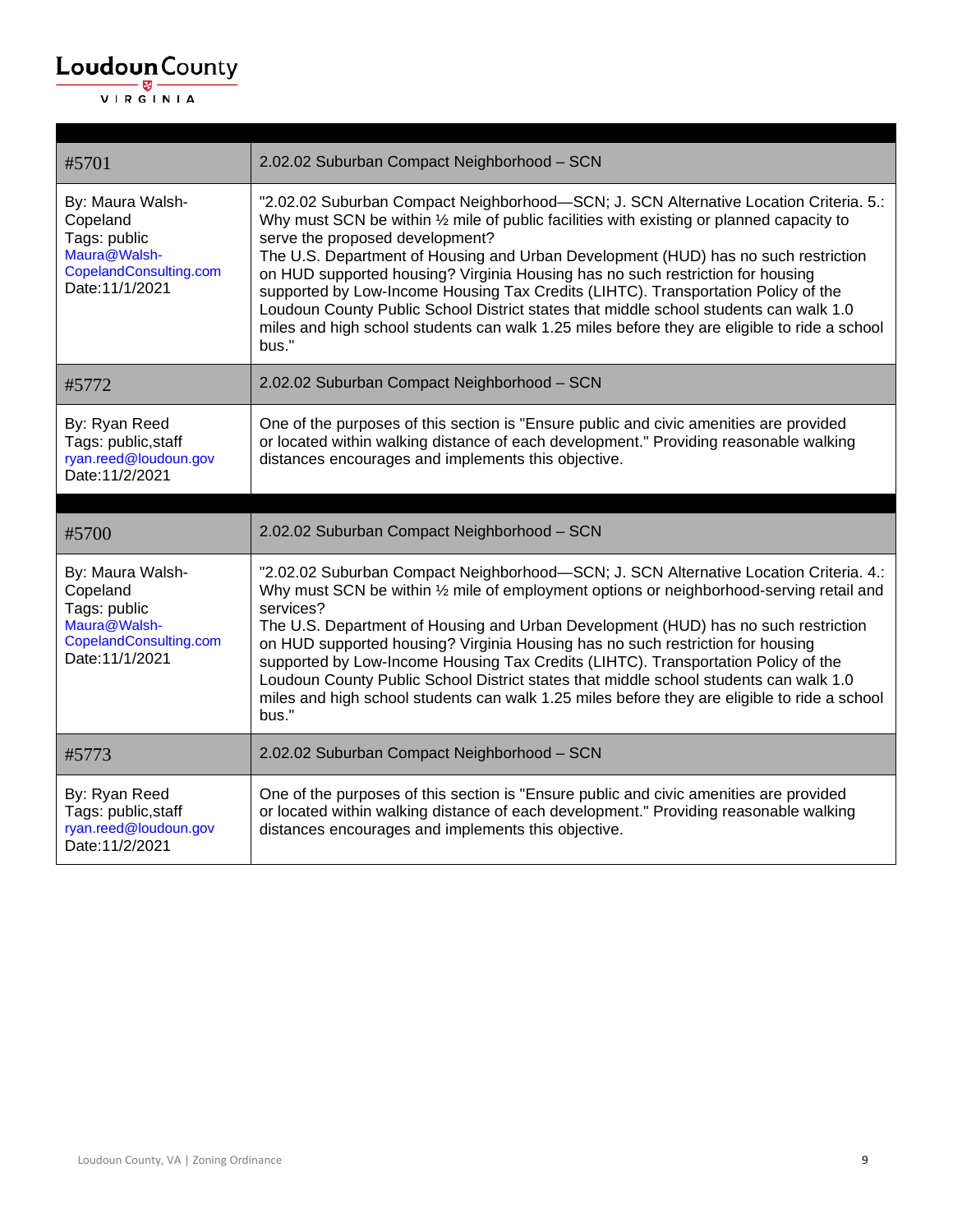| #5699                                                                                                     | 2.02.02 Suburban Compact Neighborhood - SCN                                                                                                                                                                                                                                                                                                                                                                                                                                                                                                                                                                                                     |
|-----------------------------------------------------------------------------------------------------------|-------------------------------------------------------------------------------------------------------------------------------------------------------------------------------------------------------------------------------------------------------------------------------------------------------------------------------------------------------------------------------------------------------------------------------------------------------------------------------------------------------------------------------------------------------------------------------------------------------------------------------------------------|
| By: Maura Walsh-<br>Copeland<br>Tags: public<br>Maura@Walsh-<br>CopelandConsulting.com<br>Date: 11/1/2021 | "2.02.02 Suburban Compact Neighborhood-SCN; J. SCN Alternative Location Criteria. 3.:<br>Why must SCN be within 1/4 of an existing or planned metro or bus line?<br>The U.S. Department of Housing and Urban Development (HUD) has no such restriction<br>on HUD supported housing? Virginia Housing has no such restriction for housing<br>supported by Low-Income Housing Tax Credits (LIHTC). Transportation Policy of the<br>Loudoun County Public School District states that middle school students can walk 1.0<br>miles and high school students can walk 1.25 miles before they are eligible to ride a school<br>bus."                 |
| #5774                                                                                                     | 2.02.02 Suburban Compact Neighborhood - SCN                                                                                                                                                                                                                                                                                                                                                                                                                                                                                                                                                                                                     |
| By: Ryan Reed<br>Tags: public, staff<br>ryan.reed@loudoun.gov<br>Date: 11/2/2021                          | One of the purposes of this section is "Ensure public and civic amenities are provided<br>or located within walking distance of each development." Providing reasonable walking<br>distances encourages and implements this objective.                                                                                                                                                                                                                                                                                                                                                                                                          |
|                                                                                                           |                                                                                                                                                                                                                                                                                                                                                                                                                                                                                                                                                                                                                                                 |
|                                                                                                           |                                                                                                                                                                                                                                                                                                                                                                                                                                                                                                                                                                                                                                                 |
| #5698                                                                                                     | 2.02.02 Suburban Compact Neighborhood - SCN                                                                                                                                                                                                                                                                                                                                                                                                                                                                                                                                                                                                     |
| By: Maura Walsh-<br>Copeland<br>Tags: public<br>Maura@Walsh-<br>CopelandConsulting.com<br>Date: 11/1/2021 | "2.02.02 Suburban Compact Neighborhood-SCN; J. SCN Alternative Location Criteria. 2.:<br>Why must SCN be within 1/2 mile of a mixed use development or along a transit corridor?<br>The U.S. Department of Housing and Urban Development (HUD) has no such restriction<br>on HUD supported housing? Virginia Housing has no such restriction for housing<br>supported by Low-Income Housing Tax Credits (LIHTC). Transportation Policy of the<br>Loudoun County Public School District states that middle school students can walk 1.0<br>miles and high school students can walk 1.25 miles before they are eligible to ride a school<br>bus." |
| #5771                                                                                                     | 2.02.02 Suburban Compact Neighborhood - SCN                                                                                                                                                                                                                                                                                                                                                                                                                                                                                                                                                                                                     |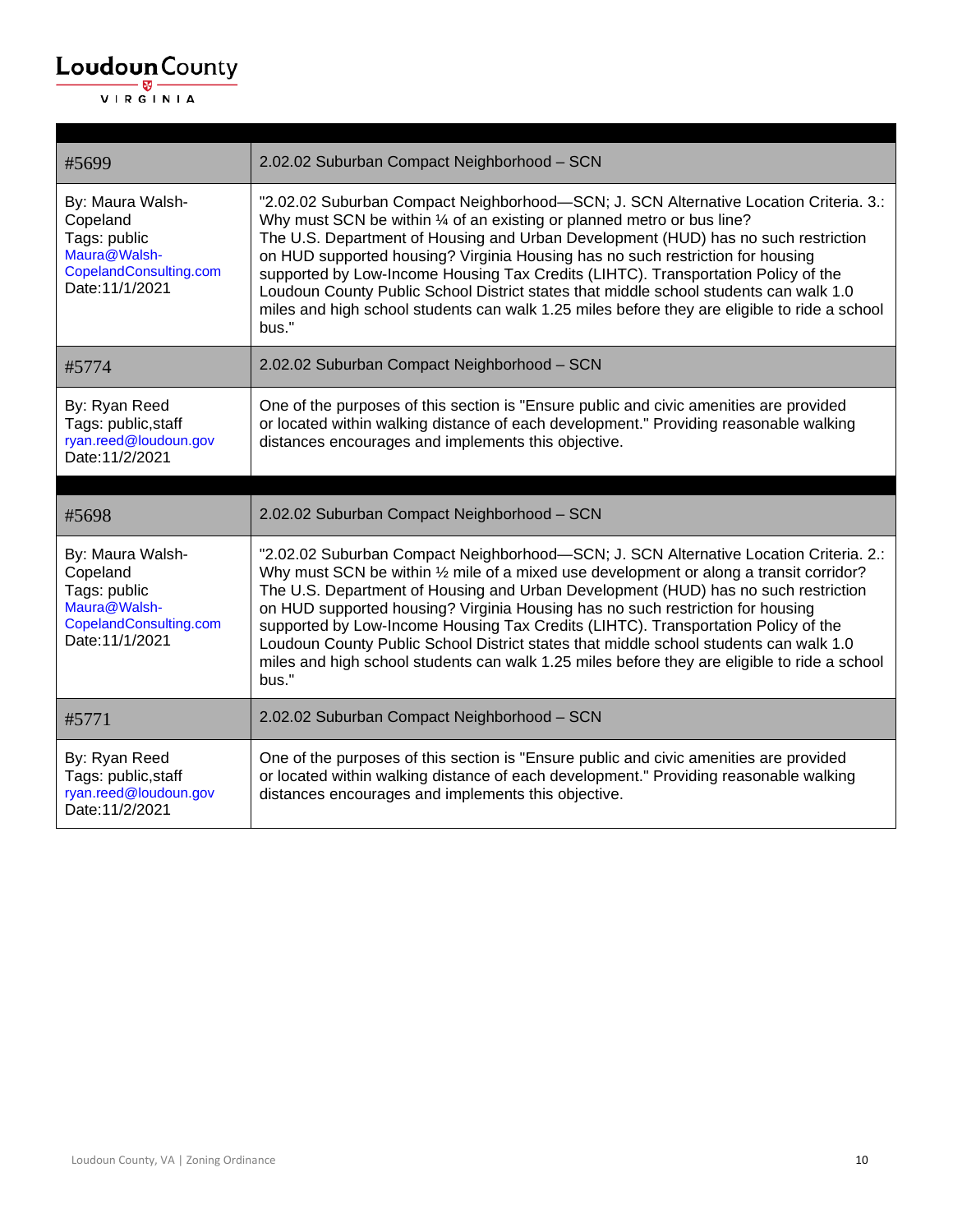| #5697                                                                                                     | 2.02.02 Suburban Compact Neighborhood - SCN                                                                                                                                                                                                                                                                                                                                                                                                                                                     |
|-----------------------------------------------------------------------------------------------------------|-------------------------------------------------------------------------------------------------------------------------------------------------------------------------------------------------------------------------------------------------------------------------------------------------------------------------------------------------------------------------------------------------------------------------------------------------------------------------------------------------|
| By: Maura Walsh-<br>Copeland<br>Tags: public<br>Maura@Walsh-<br>CopelandConsulting.com<br>Date: 11/1/2021 | 2.02.02 Suburban Compact Neighborhood-SCN; J. SCN Alternative Location Criteria:<br>SCN is supposed to be the place, within the SPA, where multi-family projects can be built<br>and at densities sufficient to make significant contributions to the goal of 16,000 new<br>attainable housing units. Therefore, how is it logical to significantly limit the possibility of<br>using the SCN Place Type by imposing Location Criteria that are not supported by housing<br>industry standards? |
|                                                                                                           | <b>Needs Followup</b>                                                                                                                                                                                                                                                                                                                                                                                                                                                                           |
| #5775                                                                                                     | 2.02.02 Suburban Compact Neighborhood - SCN                                                                                                                                                                                                                                                                                                                                                                                                                                                     |
| By: Ryan Reed<br>Tags: public, staff<br>ryan.reed@loudoun.gov<br>Date: 11/2/2021                          | Noted. Staff will take under consideration.                                                                                                                                                                                                                                                                                                                                                                                                                                                     |
| #5705                                                                                                     | 2.02.03 Suburban Mixed Use - SM                                                                                                                                                                                                                                                                                                                                                                                                                                                                 |
| By: Maura Walsh-<br>Copeland<br>Tags: public<br>Maura@Walsh-<br>CopelandConsulting.com<br>Date: 11/1/2021 | 2.02.03.B SUBURBAN MIXED USE. District Subareas. For the UPA "inner core" and<br>"outer core" were defined by distance (1/4 mi, and 1/2mi). Are there similar distances (vs.<br>acres, setbacks) to describe "Mixed use Center Core" and "Mixed use Center Fringe?"                                                                                                                                                                                                                             |
|                                                                                                           | <b>Needs Followup</b>                                                                                                                                                                                                                                                                                                                                                                                                                                                                           |
| #5776                                                                                                     | 2.02.03 Suburban Mixed Use - SM                                                                                                                                                                                                                                                                                                                                                                                                                                                                 |
| By: Ryan Reed<br>Tags: public, staff<br>ryan.reed@loudoun.gov<br>Date: 11/2/2021                          | There are not currently. Staff will take under consideration.                                                                                                                                                                                                                                                                                                                                                                                                                                   |
|                                                                                                           |                                                                                                                                                                                                                                                                                                                                                                                                                                                                                                 |
| #5704                                                                                                     | 2.02.03 Suburban Mixed Use - SM                                                                                                                                                                                                                                                                                                                                                                                                                                                                 |
| By: Maura Walsh-<br>Copeland<br>Tags: public<br>Maura@Walsh-<br>CopelandConsulting.com<br>Date: 11/1/2021 | Table 2.02.03-2. SUBURBAN MIXED USE. Adjusted Base Floor Area Ratio. Reference 1:<br>It is not possible to comment on this line in the table until Section 8.01 is written and<br>offered for review. Please hold open this table for comment until Section 8.01 is provided.                                                                                                                                                                                                                   |
| #5777                                                                                                     | 2.02.03 Suburban Mixed Use - SM                                                                                                                                                                                                                                                                                                                                                                                                                                                                 |
| By: Ryan Reed<br>Tags: public, staff<br>ryan.reed@loudoun.gov<br>Date: 11/2/2021                          | Noted.                                                                                                                                                                                                                                                                                                                                                                                                                                                                                          |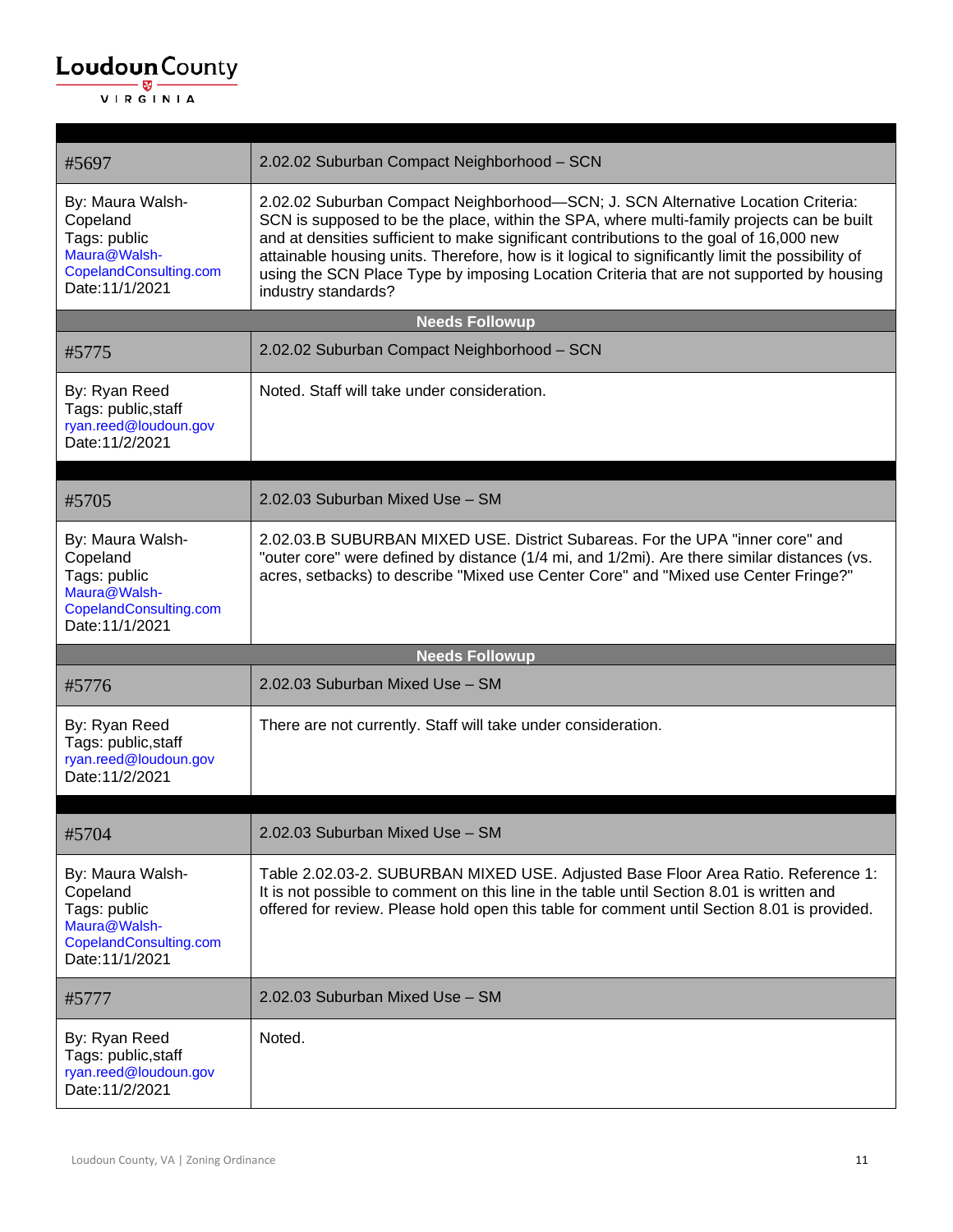| #5703                                                                                                 | 2.02.03 Suburban Mixed Use - SM                                                                                                                                                                                                                                                                                                                                                                                                                                                             |
|-------------------------------------------------------------------------------------------------------|---------------------------------------------------------------------------------------------------------------------------------------------------------------------------------------------------------------------------------------------------------------------------------------------------------------------------------------------------------------------------------------------------------------------------------------------------------------------------------------------|
| By: Maura Walsh-Copeland<br>Tags: public<br>Maura@Walsh-<br>CopelandConsulting.com<br>Date: 11/1/2021 | 2.02.03 SUBURBAN MIXED USE. Purpose. Although the Purpose and objective list is<br>helpful, they should not include highly subjective criteria that is more "opinion," such as:<br>"An attractive environment in which to live, work and play" and "high-quality design and<br>construction." The concepts are fine, but how would they be evaluated during review of<br>an application?                                                                                                    |
|                                                                                                       | <b>Needs Followup</b>                                                                                                                                                                                                                                                                                                                                                                                                                                                                       |
| #5778                                                                                                 | 2.02.03 Suburban Mixed Use - SM                                                                                                                                                                                                                                                                                                                                                                                                                                                             |
| By: Ryan Reed<br>Tags: public, staff<br>ryan.reed@loudoun.gov<br>Date: 11/2/2021                      | Noted. Staff will take under consideration.                                                                                                                                                                                                                                                                                                                                                                                                                                                 |
| #5706                                                                                                 | 2.02.04 Suburban Commercial - SC                                                                                                                                                                                                                                                                                                                                                                                                                                                            |
| By: Maura Walsh-Copeland<br>Tags: public<br>Maura@Walsh-<br>CopelandConsulting.com<br>Date: 11/1/2021 | 2.02.04-1. SUBURBAN COMMERCIAL. Dimensional Standards. Why was the "adjacent"<br>to Residential Districts or Res uses" changed from PD-CC 100' yard down to 50' yard?                                                                                                                                                                                                                                                                                                                       |
| #5814                                                                                                 | 2.02.04 Suburban Commercial - SC                                                                                                                                                                                                                                                                                                                                                                                                                                                            |
| By: Kate McConnell<br>Tags: public, staff<br>kate.mcconnell@loudoun.gov<br>Date: 11/3/2021            | A general intent of the 2019 General Plan is to achieve more compact, walkable<br>development pattern. Additionally, the smaller commercial development sizes and more<br>pedestrian oriented development pattern is intended to be integrated into residential<br>districts, rather than separated with large swaths of land. Transition standards to be<br>provided in development standards will regulate the transition between commercial and<br>residential uses to minimize impacts. |
| #5707                                                                                                 | 2.02.05 Suburban Employment - SE                                                                                                                                                                                                                                                                                                                                                                                                                                                            |
| By: Maura Walsh-Copeland<br>Tags: public<br>Maura@Walsh-<br>CopelandConsulting.com<br>Date: 11/1/2021 | 2.02.05-1 SUBURBAN EMPLOYMENT. Dimensional Standards. Why was the "adjacent"<br>to Ag and Res districts or Res uses" changed from PD-IP 75' to 50'?                                                                                                                                                                                                                                                                                                                                         |
| <b>Needs Followup</b>                                                                                 |                                                                                                                                                                                                                                                                                                                                                                                                                                                                                             |
| #5815                                                                                                 | 2.02.05 Suburban Employment - SE                                                                                                                                                                                                                                                                                                                                                                                                                                                            |
| By: Kate McConnell<br>Tags: public, staff<br>kate.mcconnell@loudoun.gov<br>Date: 11/3/2021            | Suburban Employment consolidates PD-IP and PD-OP. The yard requirement for PD-<br>OP is 50'. Since not all uses in the SE district would have the impact of the uses<br>permitted in PD-IP, the lesser yard is applied. Staff will further evaluate an increased<br>yard adjacent to residential districts for uses with greater impacts on residential uses,<br>such as data centers and include this requirement in the Use-Specific Standards as<br>appropriate.                         |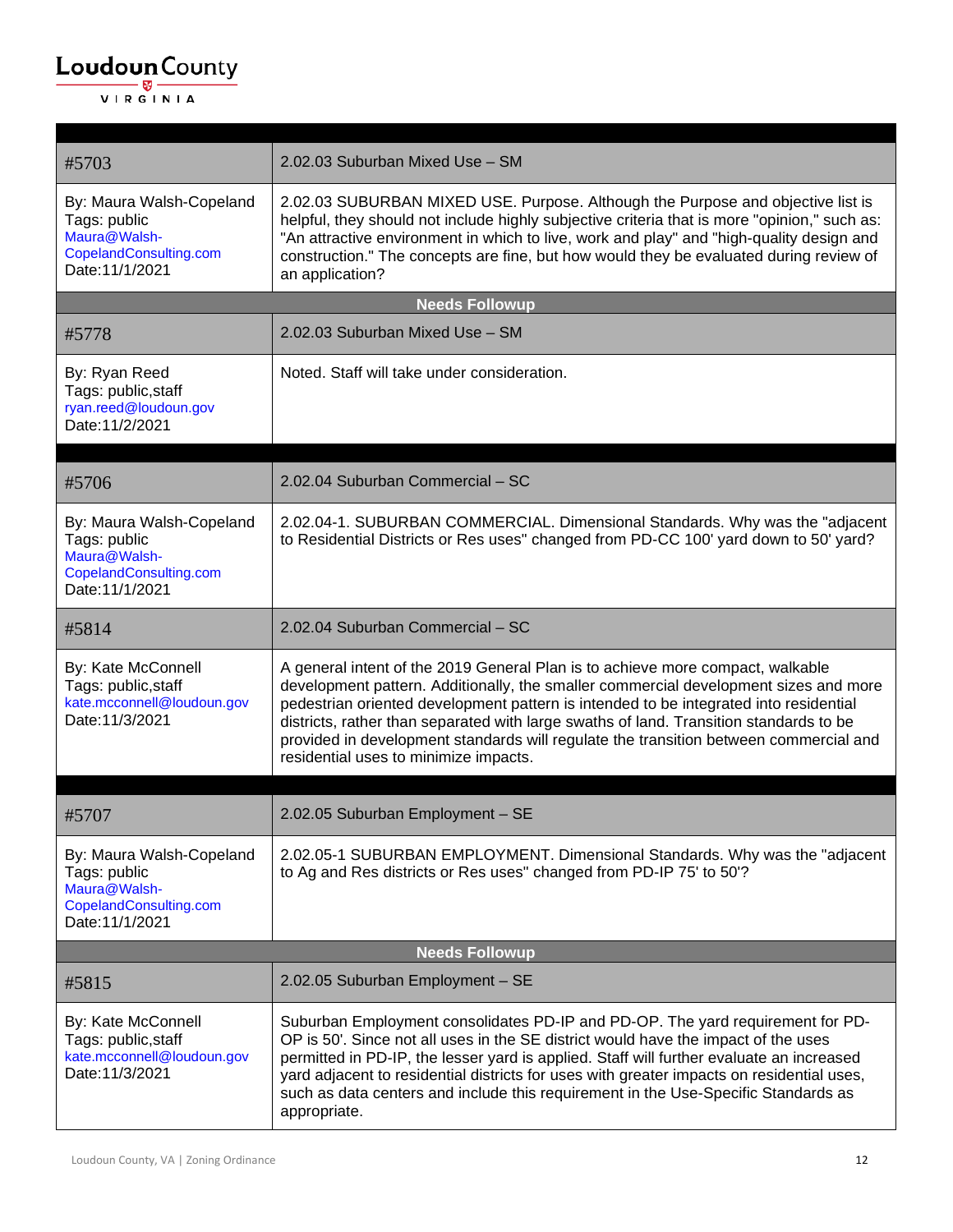#### $\underbrace{\textbf{Loudoun}\xspace}_{\text{VIR GINIA}}$

| #5708                                                                                                 | 2.02.06 Suburban Industrial - SI                                                                                                                                                                                                                                                                                                                                                                                                                                                                                                                                                                                           |
|-------------------------------------------------------------------------------------------------------|----------------------------------------------------------------------------------------------------------------------------------------------------------------------------------------------------------------------------------------------------------------------------------------------------------------------------------------------------------------------------------------------------------------------------------------------------------------------------------------------------------------------------------------------------------------------------------------------------------------------------|
| By: Maura Walsh-Copeland<br>Tags: public<br>Maura@Walsh-<br>CopelandConsulting.com<br>Date: 11/1/2021 | 2.02.06-1 SUBURBAN INDUSTRIAL Dimensional Standards. Generally, why was the<br>yard standard "Adjacent to Roads" changed from 35' to 30'?                                                                                                                                                                                                                                                                                                                                                                                                                                                                                  |
| #5816                                                                                                 | 2.02.06 Suburban Industrial - SI                                                                                                                                                                                                                                                                                                                                                                                                                                                                                                                                                                                           |
| By: Kate McConnell<br>Tags: public, staff<br>kate.mcconnell@loudoun.gov<br>Date: 11/3/2021            | A yard adjacent to roads that includes a 25 foot parking setback and a 35 foot building<br>setback is a typical requirement in PD districts. The 2019 GP does not support parking<br>between a building and the road. To align with the Plan, staff eliminated the<br>differentiation between the building and parking setbacks since it allows parking to be<br>closer to the road than the associated building and made a general 30 foot yard along<br>roads requirement. Note that this yard would not apply if a greater setback is required<br>by the Road Corridor Setbacks in 5.07.02 (currently Table 5-1403(B)). |
| #5713                                                                                                 | 2.02.07 Suburban Mineral Extraction - SME                                                                                                                                                                                                                                                                                                                                                                                                                                                                                                                                                                                  |
| By: Rich Brittingham<br>Tags: public<br>rbrittingham@dewberry.com<br>Date: 11/1/2021                  | for all Mineral Extraction districts:<br>Open space min of 50% not appropriate/confusing for mineral extraction.<br>Does ultimate reclamation plan count towards the ultimate open space<br>O<br>requirement? Ultimately these uses all are turned into 100% open space lakes etc after<br>mining is complete<br>Despite language in the comprehensive plan, we need to be encouraging<br>O<br>efficient use of these sites, maximizing yield, if open space means 50% must remain un-<br>disturbed, that is in conflict with how these sites should be treated.                                                           |
|                                                                                                       | <b>Needs Followup</b>                                                                                                                                                                                                                                                                                                                                                                                                                                                                                                                                                                                                      |
| #5779                                                                                                 | 2.02.07 Suburban Mineral Extraction - SME                                                                                                                                                                                                                                                                                                                                                                                                                                                                                                                                                                                  |
| By: Ryan Reed<br>Tags: public, staff<br>ryan.reed@loudoun.gov<br>Date: 11/2/2021                      | Noted. Staff will take under consideration.                                                                                                                                                                                                                                                                                                                                                                                                                                                                                                                                                                                |
| #5739                                                                                                 | 2.03.01 Transition Large Lot Neighborhood - TLN-10, TLN-3, TLN-1                                                                                                                                                                                                                                                                                                                                                                                                                                                                                                                                                           |
| By: Rich Brittingham<br>Tags: public<br>rbrittingham@dewberry.com<br>Date: 11/1/2021                  | I do not think figures and sketches should be included n the ZO for lot layouts unless it<br>is clear they are illustrative only.                                                                                                                                                                                                                                                                                                                                                                                                                                                                                          |
| #5780                                                                                                 | 2.03.01 Transition Large Lot Neighborhood - TLN-10, TLN-3, TLN-1                                                                                                                                                                                                                                                                                                                                                                                                                                                                                                                                                           |
| By: Ryan Reed<br>Tags: public, staff<br>ryan.reed@loudoun.gov<br>Date: 11/2/2021                      | Noted. If and when they are added, staff will ensure it is clearly for illustrative purposes<br>only.                                                                                                                                                                                                                                                                                                                                                                                                                                                                                                                      |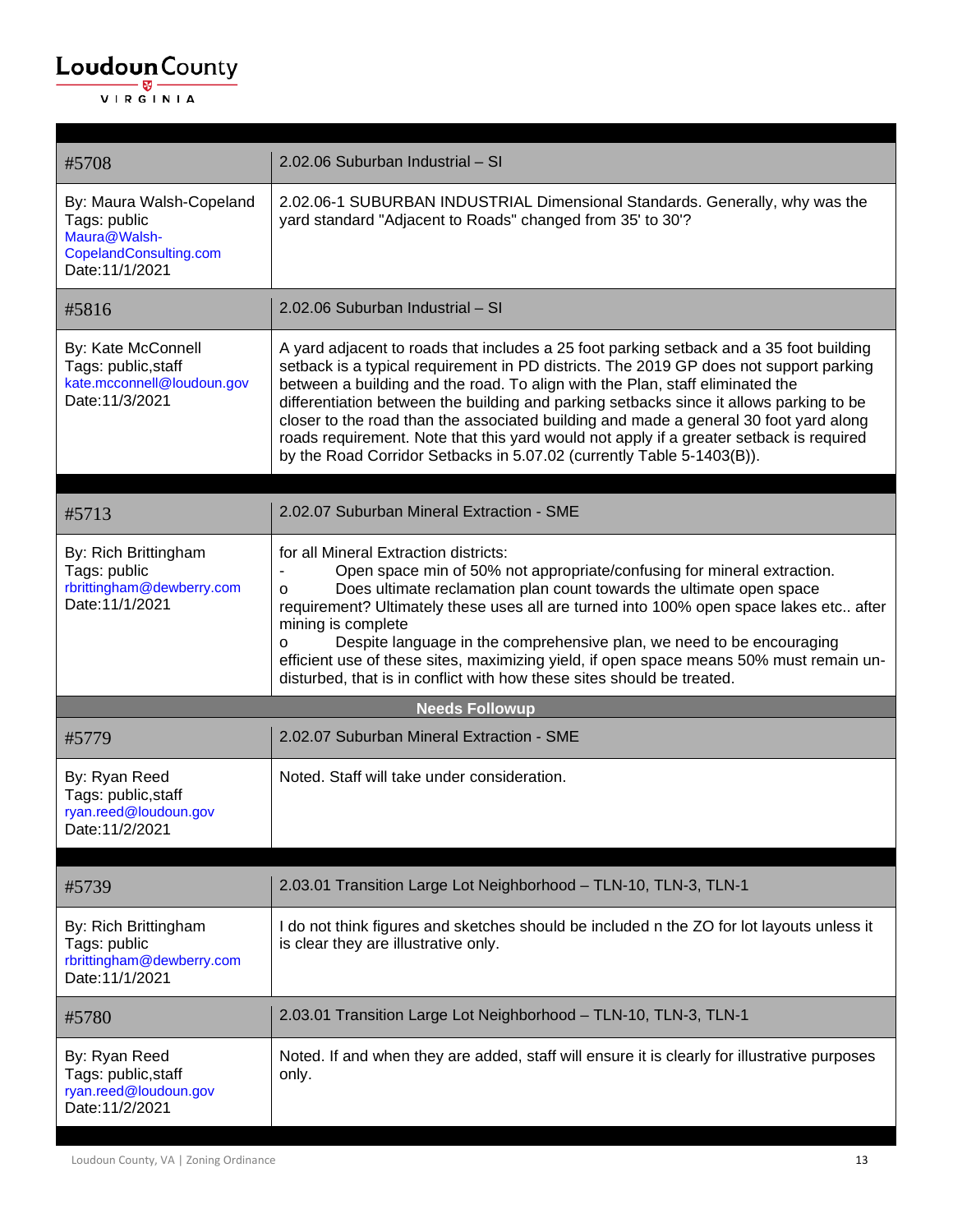| #5711                                                                                                 | 2.03.01 Transition Large Lot Neighborhood - TLN-10, TLN-3, TLN-1                                                                                                                                                                                                                                                                                                                                                                                                                                                                                                                                                                                                                                                                                                                                 |
|-------------------------------------------------------------------------------------------------------|--------------------------------------------------------------------------------------------------------------------------------------------------------------------------------------------------------------------------------------------------------------------------------------------------------------------------------------------------------------------------------------------------------------------------------------------------------------------------------------------------------------------------------------------------------------------------------------------------------------------------------------------------------------------------------------------------------------------------------------------------------------------------------------------------|
| By: Maura Walsh-Copeland<br>Tags: public<br>Maura@Walsh-<br>CopelandConsulting.com<br>Date: 11/1/2021 | 2.03.01.F. TRANSITION LARGE LOT NEIGHBORHOOD. Siting of Open Space. Is<br>there a way to make it more clear in F that the open space "provided on lots in the<br>subdivision" must be contiguous?                                                                                                                                                                                                                                                                                                                                                                                                                                                                                                                                                                                                |
|                                                                                                       | <b>Needs Followup</b>                                                                                                                                                                                                                                                                                                                                                                                                                                                                                                                                                                                                                                                                                                                                                                            |
| #5781                                                                                                 | 2.03.01 Transition Large Lot Neighborhood - TLN-10, TLN-3, TLN-1                                                                                                                                                                                                                                                                                                                                                                                                                                                                                                                                                                                                                                                                                                                                 |
| By: Ryan Reed<br>Tags: public, staff<br>ryan.reed@loudoun.gov<br>Date: 11/2/2021                      | Noted. Staff will take this under consideration.                                                                                                                                                                                                                                                                                                                                                                                                                                                                                                                                                                                                                                                                                                                                                 |
| #5710                                                                                                 | 2.03.01 Transition Large Lot Neighborhood - TLN-10, TLN-3, TLN-1                                                                                                                                                                                                                                                                                                                                                                                                                                                                                                                                                                                                                                                                                                                                 |
| By: Maura Walsh-Copeland<br>Tags: public<br>Maura@Walsh-<br>CopelandConsulting.com<br>Date: 11/1/2021 | "2.03.01-1. TRANSITION LARGE LOT NEIGHBORHOOD. Dimensional Standards.<br>Why were yard setbacks ""adjacent to Roads"" changed from 35' to 30'?<br>TR-10, TR-3 and TR-1 has yard standards of ""no building shall be located within 25<br>feet of any property line."" How does than now compare with the Front (20/12/10) Side<br>(10/7/5) and Rear yard (25/25/25) dimensional standards?"                                                                                                                                                                                                                                                                                                                                                                                                      |
| #5817                                                                                                 | 2.03.01 Transition Large Lot Neighborhood - TLN-10, TLN-3, TLN-1                                                                                                                                                                                                                                                                                                                                                                                                                                                                                                                                                                                                                                                                                                                                 |
| By: Kate McConnell<br>Tags: public, staff<br>kate.mcconnell@loudoun.gov<br>Date: 11/3/2021            | Staff added the Yards adjacent to Roads dimensional standard because it did not exist<br>in the current district requirements. Therefore, if a road was not subject to the Road<br>Corridor Setbacks in Table 5-103(B), then the front yard requirement of 10-20 feet<br>(depending on district) would apply. The 30 ft yard along roads (unless a greater<br>setback is required by Section 5-.07.02) addresses this missing regulation.<br>The general 25 foot yard from any property line vs the front/side/rear yard standards<br>depends on when the lot came into existence. The 25 foot yard applies only to lots that<br>existed on January 7, 2003. The front/side/rear yard requirements apply to new,<br>subdivided lots created after this date and implement the TR (to become TLN) |
|                                                                                                       | development pattern.                                                                                                                                                                                                                                                                                                                                                                                                                                                                                                                                                                                                                                                                                                                                                                             |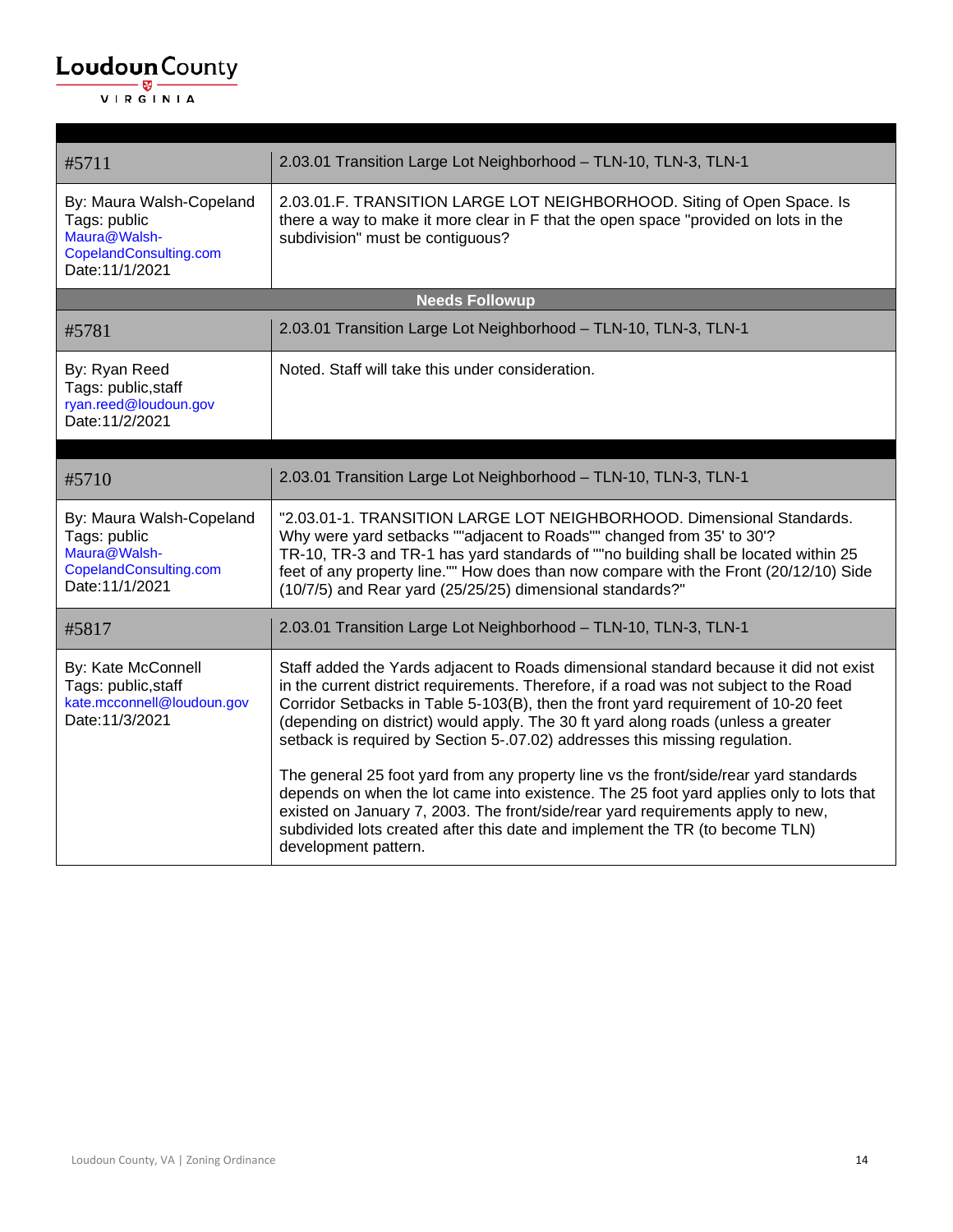| #5709                                                                                                 | 2.03.01 Transition Large Lot Neighborhood - TLN-10, TLN-3, TLN-1                                                                                                                                  |
|-------------------------------------------------------------------------------------------------------|---------------------------------------------------------------------------------------------------------------------------------------------------------------------------------------------------|
| By: Maura Walsh-Copeland<br>Tags: public<br>Maura@Walsh-<br>CopelandConsulting.com<br>Date: 11/1/2021 | 2.03.01 TRANSITION LARGE LOT. Purpose. Bullet #9 "Nieghborhood-3" misspelling.                                                                                                                    |
| #5782                                                                                                 | 2.03.01 Transition Large Lot Neighborhood - TLN-10, TLN-3, TLN-1                                                                                                                                  |
| By: Ryan Reed<br>Tags: public, staff<br>ryan.reed@loudoun.gov<br>Date: 11/2/2021                      | Revised. Thank you.                                                                                                                                                                               |
| #5712                                                                                                 | 2.03.02 Transition Small Lot Neighborhood - TSN                                                                                                                                                   |
| By: Maura Walsh-Copeland<br>Tags: public<br>Maura@Walsh-<br>CopelandConsulting.com<br>Date: 11/1/2021 | 2.03.02.I TRANSITION SMALL LOT NEIGHBORHOOD. Siting of Open Space. Is there<br>a way to make it more clear in I. that the open space "provided on lots in the subdivision"<br>must be contiguous? |
|                                                                                                       | <b>Needs Followup</b>                                                                                                                                                                             |
| #5783                                                                                                 | 2.03.02 Transition Small Lot Neighborhood - TSN                                                                                                                                                   |
|                                                                                                       |                                                                                                                                                                                                   |
| By: Ryan Reed<br>Tags: public, staff<br>ryan.reed@loudoun.gov<br>Date: 11/2/2021                      | Noted. Staff will take this under consideration.                                                                                                                                                  |
| #5714                                                                                                 | 2.03.03 Transition Compact Neighborhood - TCN                                                                                                                                                     |
| By: Maura Walsh-Copeland<br>Tags: public<br>Maura@Walsh-<br>CopelandConsulting.com<br>Date: 11/1/2021 | 2.03.03.F. TRANSITION COMPACT NEIGHBORHOOD. Siting of Open Space. Is there<br>a way to make it more clear in F that the open space "provided on lots in the subdivision"<br>must be contiguous?   |
|                                                                                                       | <b>Needs Followup</b>                                                                                                                                                                             |
| #5784                                                                                                 | 2.03.03 Transition Compact Neighborhood - TCN                                                                                                                                                     |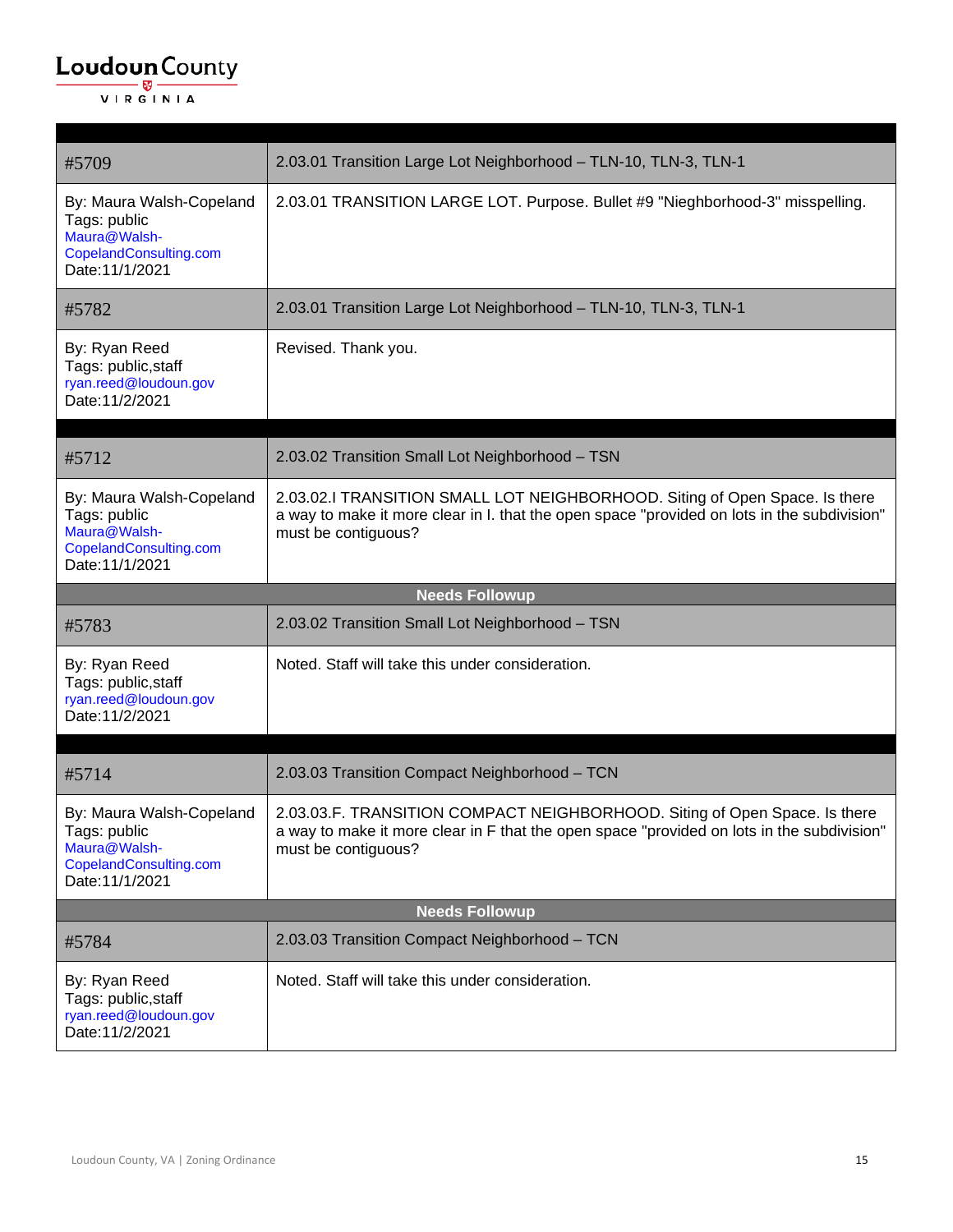| #5715                                                                                                 | 2.03.05 Transition Light Industrial - TLI                                                                                                                                                                                                                                                                                                                                                                                                                                                                                                                                                                                                                                                                                                                                                                                                                                                                                                               |
|-------------------------------------------------------------------------------------------------------|---------------------------------------------------------------------------------------------------------------------------------------------------------------------------------------------------------------------------------------------------------------------------------------------------------------------------------------------------------------------------------------------------------------------------------------------------------------------------------------------------------------------------------------------------------------------------------------------------------------------------------------------------------------------------------------------------------------------------------------------------------------------------------------------------------------------------------------------------------------------------------------------------------------------------------------------------------|
| By: Maura Walsh-Copeland<br>Tags: public<br>Maura@Walsh-<br>CopelandConsulting.com<br>Date: 11/1/2021 | 2.03.05-1. TRANSITION LIGHT INDUSTRIAL. As this district contains data centers, is<br>75' "adjacent to ag and residential districts or res uses" sufficient based on feedback<br>from public input?                                                                                                                                                                                                                                                                                                                                                                                                                                                                                                                                                                                                                                                                                                                                                     |
| #5818                                                                                                 | 2.03.05 Transition Light Industrial - TLI                                                                                                                                                                                                                                                                                                                                                                                                                                                                                                                                                                                                                                                                                                                                                                                                                                                                                                               |
| By: Kate McConnell<br>Tags: public, staff<br>kate.mcconnell@loudoun.gov<br>Date: 11/3/2021            | The 75 foot yard is the same as the PD-IP zoning district requirement. In addition to this<br>yard, when data centers are adjacent to certain zoning districts including residential<br>uses, the buffer must be a Buffer Yard Type C with required plantings located on an<br>earthen berm that has a minimum height of six (6) feet and shall not have a grade<br>steeper than 2:1 (Section 5-664(E)(1) to become Section 3.06.06.02.F.1). Regardless,<br>staff will evaluate additional yard requirements considering the location in the Transition<br>Policy Area.                                                                                                                                                                                                                                                                                                                                                                                 |
|                                                                                                       |                                                                                                                                                                                                                                                                                                                                                                                                                                                                                                                                                                                                                                                                                                                                                                                                                                                                                                                                                         |
| #5716                                                                                                 | 2.04.01 Agricultural Rural North - ARN                                                                                                                                                                                                                                                                                                                                                                                                                                                                                                                                                                                                                                                                                                                                                                                                                                                                                                                  |
| By: Maura Walsh-Copeland<br>Tags: public<br>Maura@Walsh-<br>CopelandConsulting.com<br>Date: 11/1/2021 | "2.04.01. AGRICULTURAL RURAL NORTH. Purpose. The following bullet points<br>confirm the requirement to review uses and use-specific standards for consistency,<br>compatibility and mitigation of impacts:<br>-- Allow for a broad range of rural economy uses, including (agriculture, horticulture and<br>animal husbandry), agriculture support and services associated with ongoing<br>agricultural activities, and other uses that can be developed in ways consistent with the<br>rural character of the ARN district through mitigation or other standards;<br>-- Promote consistency between residential development and rural economy uses<br>through lower density residential development or clustering of residential development;<br>-- Ensure that the rural economy uses are compatible with any existing permitted<br>residential development;<br>How and when will review for consistency, compatibility and mitigation be performed?" |
| #5785                                                                                                 | 2.04.01 Agricultural Rural North - ARN                                                                                                                                                                                                                                                                                                                                                                                                                                                                                                                                                                                                                                                                                                                                                                                                                                                                                                                  |
| By: Ryan Reed<br>Tags: public, staff<br>ryan.reed@loudoun.gov<br>Date: 11/2/2021                      | Staff are continuing to draft new sections and revisit old sections while reviewing for<br>consistency, compatibility and mitigation. It is an iterative process.                                                                                                                                                                                                                                                                                                                                                                                                                                                                                                                                                                                                                                                                                                                                                                                       |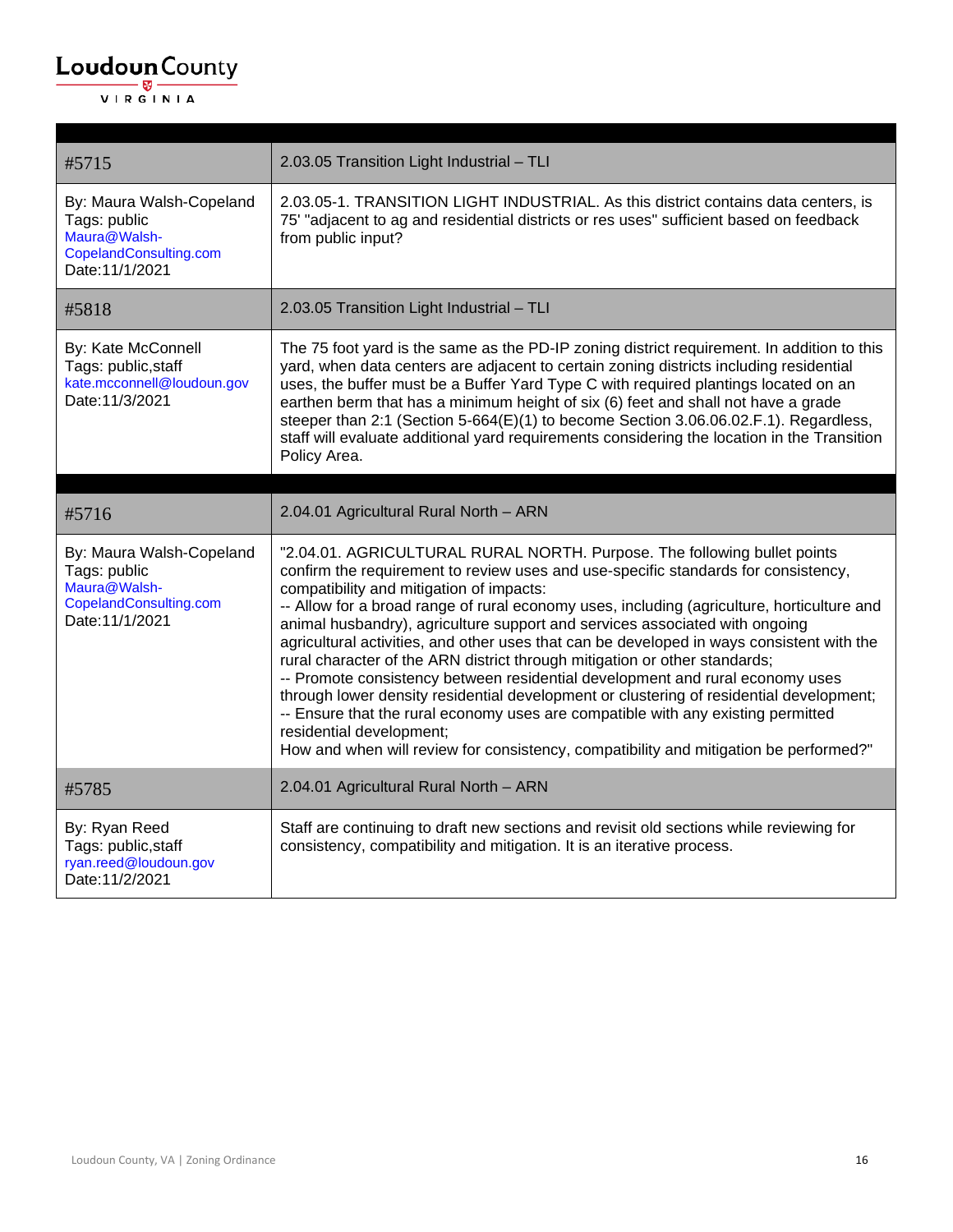| #5717                                                                                                 | 2.04.02 Agricultural Rural South - ARS                                                                                                                                                                                                                                                                                                                                                                                                                                                                                                                                                                                                                                                                                                                                                                                                                                                                                                                                                                                  |
|-------------------------------------------------------------------------------------------------------|-------------------------------------------------------------------------------------------------------------------------------------------------------------------------------------------------------------------------------------------------------------------------------------------------------------------------------------------------------------------------------------------------------------------------------------------------------------------------------------------------------------------------------------------------------------------------------------------------------------------------------------------------------------------------------------------------------------------------------------------------------------------------------------------------------------------------------------------------------------------------------------------------------------------------------------------------------------------------------------------------------------------------|
| By: Maura Walsh-Copeland<br>Tags: public<br>Maura@Walsh-<br>CopelandConsulting.com<br>Date: 11/1/2021 | "2.04.02. AGRICULTURAL RURAL SOUTH. Purpose. The following bullet points<br>confirm the requirement to review uses and use-specific standards for consistency,<br>compatibility and mitigation of impacts:<br>-- Allow for a broad range of rural economy uses, including traditional and new<br>agricultural uses (agriculture, horticulture and animal husbandry), agriculture support<br>and basic services directly associated with ongoing agricultural activities, and other<br>uses that can be developed in ways that are consistent with the rural character of the<br>RS District through mitigation or other standards;<br>-- Promote consistency between residential development and rural economy uses<br>through lower density residential development or clustering of residential development;<br>-- Ensure that the rural economy uses are compatible with any existing permitted<br>residential development.<br>How and when will review for consistency, compatibility and mitigation be performed?" |
| #5786                                                                                                 | 2.04.02 Agricultural Rural South - ARS                                                                                                                                                                                                                                                                                                                                                                                                                                                                                                                                                                                                                                                                                                                                                                                                                                                                                                                                                                                  |
| By: Ryan Reed<br>Tags: public, staff<br>ryan.reed@loudoun.gov<br>Date: 11/2/2021                      | Staff are continuing to draft new sections and revisit old sections while reviewing for<br>consistency, compatibility and mitigation. It is an iterative process.                                                                                                                                                                                                                                                                                                                                                                                                                                                                                                                                                                                                                                                                                                                                                                                                                                                       |
|                                                                                                       |                                                                                                                                                                                                                                                                                                                                                                                                                                                                                                                                                                                                                                                                                                                                                                                                                                                                                                                                                                                                                         |
| #5718                                                                                                 | 2.04.03 Rural Commercial - RC                                                                                                                                                                                                                                                                                                                                                                                                                                                                                                                                                                                                                                                                                                                                                                                                                                                                                                                                                                                           |
| By: Maura Walsh-Copeland<br>Tags: public<br>Maura@Walsh-<br>CopelandConsulting.com<br>Date: 11/1/2021 | "2.04.03. RURAL COMMERCIAL. Legacy district, therefore only applies to current RC<br>NOT located in an existing Village? Confirm no expansion of RC?<br>Assuming dimensional standards are based on public input?"                                                                                                                                                                                                                                                                                                                                                                                                                                                                                                                                                                                                                                                                                                                                                                                                      |
| #5819                                                                                                 | 2.04.03 Rural Commercial - RC                                                                                                                                                                                                                                                                                                                                                                                                                                                                                                                                                                                                                                                                                                                                                                                                                                                                                                                                                                                           |
| By: Kate McConnell<br>Tags: public, staff<br>kate.mcconnell@loudoun.gov<br>Date: 11/3/2021            | Section 2.04.03.A.1. states, "Expansion of the RC district is not permitted after the<br>adoption date of this Ordinance," so the draft regulation does not allow expansion of<br>RC.<br>Front yard and side yard have been increased and lot coverage and building height<br>decreased to reflect a more rural development pattern. and to align with Rural<br>North/Rural South Place Type.                                                                                                                                                                                                                                                                                                                                                                                                                                                                                                                                                                                                                           |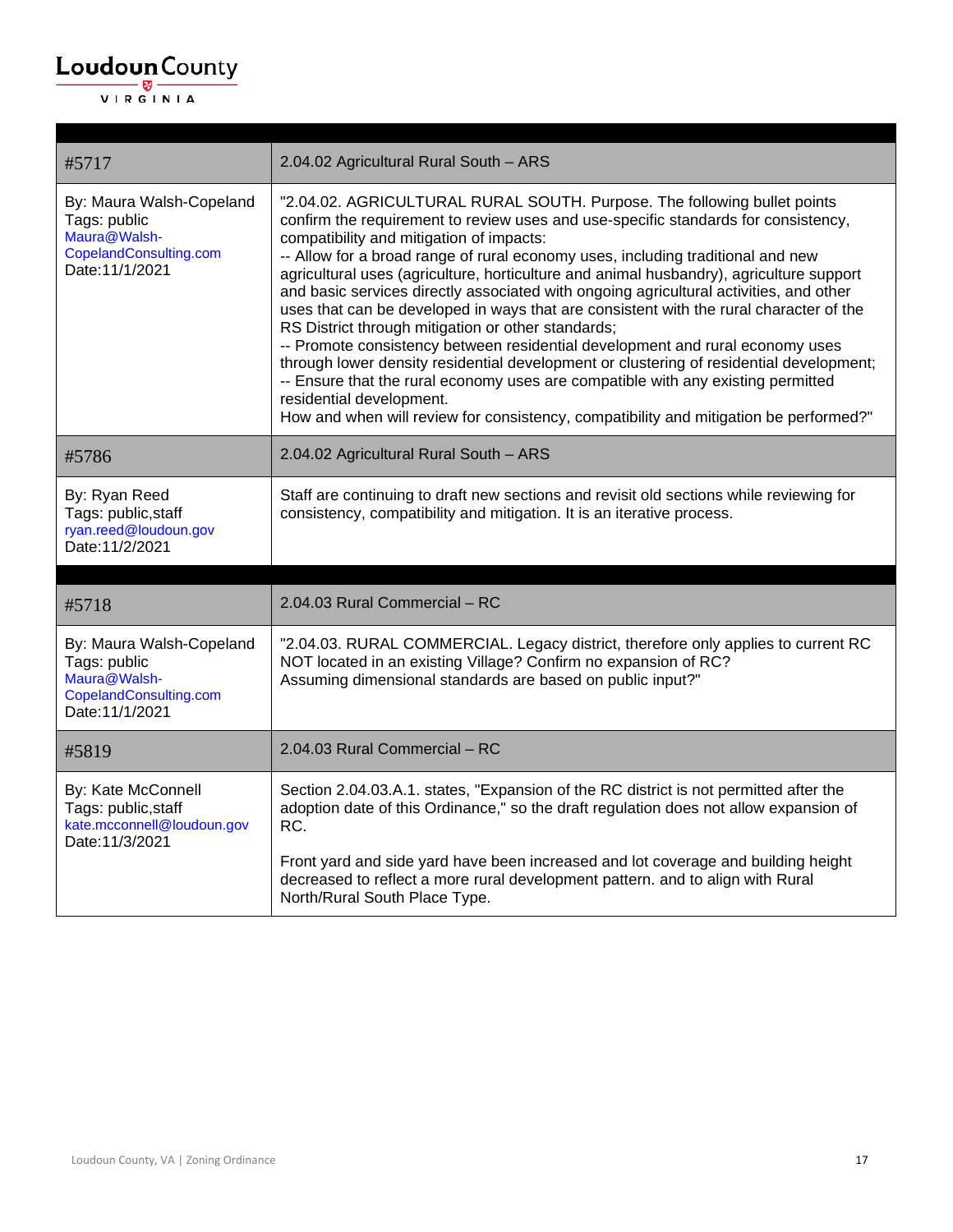| #5740                                                                                                 | 2.05.01 Joint Land Management Area Neighborhood - JLMA-1, JLMA-2, JLMA-3                                                                                                                                                                                                                                                                                                                                                                                                                                                                                                                                                                      |
|-------------------------------------------------------------------------------------------------------|-----------------------------------------------------------------------------------------------------------------------------------------------------------------------------------------------------------------------------------------------------------------------------------------------------------------------------------------------------------------------------------------------------------------------------------------------------------------------------------------------------------------------------------------------------------------------------------------------------------------------------------------------|
| By: Rich Brittingham<br>Tags: public<br>rbrittingham@dewberry.com<br>Date: 11/1/2021                  | Avoidance of Certain Street Types:<br>- this is not written like ZO code, this is written like policy.<br>- remove or state that these are street types are precluded. (I vote to remove)                                                                                                                                                                                                                                                                                                                                                                                                                                                     |
|                                                                                                       | <b>Needs Followup</b>                                                                                                                                                                                                                                                                                                                                                                                                                                                                                                                                                                                                                         |
| #5787                                                                                                 | 2.05.01 Joint Land Management Area Neighborhood - JLMA-1, JLMA-2, JLMA-3                                                                                                                                                                                                                                                                                                                                                                                                                                                                                                                                                                      |
| By: Ryan Reed<br>Tags: public, staff<br>ryan.reed@loudoun.gov<br>Date: 11/2/2021                      | Noted. Staff will take under consideration.                                                                                                                                                                                                                                                                                                                                                                                                                                                                                                                                                                                                   |
|                                                                                                       |                                                                                                                                                                                                                                                                                                                                                                                                                                                                                                                                                                                                                                               |
| #5720                                                                                                 | 2.07 Legacy Zoning Districts                                                                                                                                                                                                                                                                                                                                                                                                                                                                                                                                                                                                                  |
| By: Maura Walsh-Copeland<br>Tags: public<br>Maura@Walsh-<br>CopelandConsulting.com<br>Date: 11/1/2021 | In general, are there no changes for Legacy Districts? If not, can you highlight (red-line<br>text) any changes?                                                                                                                                                                                                                                                                                                                                                                                                                                                                                                                              |
| #5820                                                                                                 | 2.07 Legacy Zoning Districts                                                                                                                                                                                                                                                                                                                                                                                                                                                                                                                                                                                                                  |
| By: Kate McConnell<br>Tags: public, staff<br>kate.mcconnell@loudoun.gov<br>Date: 11/3/2021            | In general, revisions to Legacy Districts include reformatting to new district format,<br>moving dimensional standards to tables, updating district and other internal references,<br>consolidating similar districts (e.g., R-1, -2, -3 and JLMA-1, -2, -3) into one set of<br>regulations, and revising shall to must or other mandatory language. Considering that<br>not all revisions would be captured in track changes (e.g., reformatting and moving<br>requirements to tables) and others would become overly complicated and difficult to<br>follow, we did not track changes in Legacy Districts similar to other draft districts. |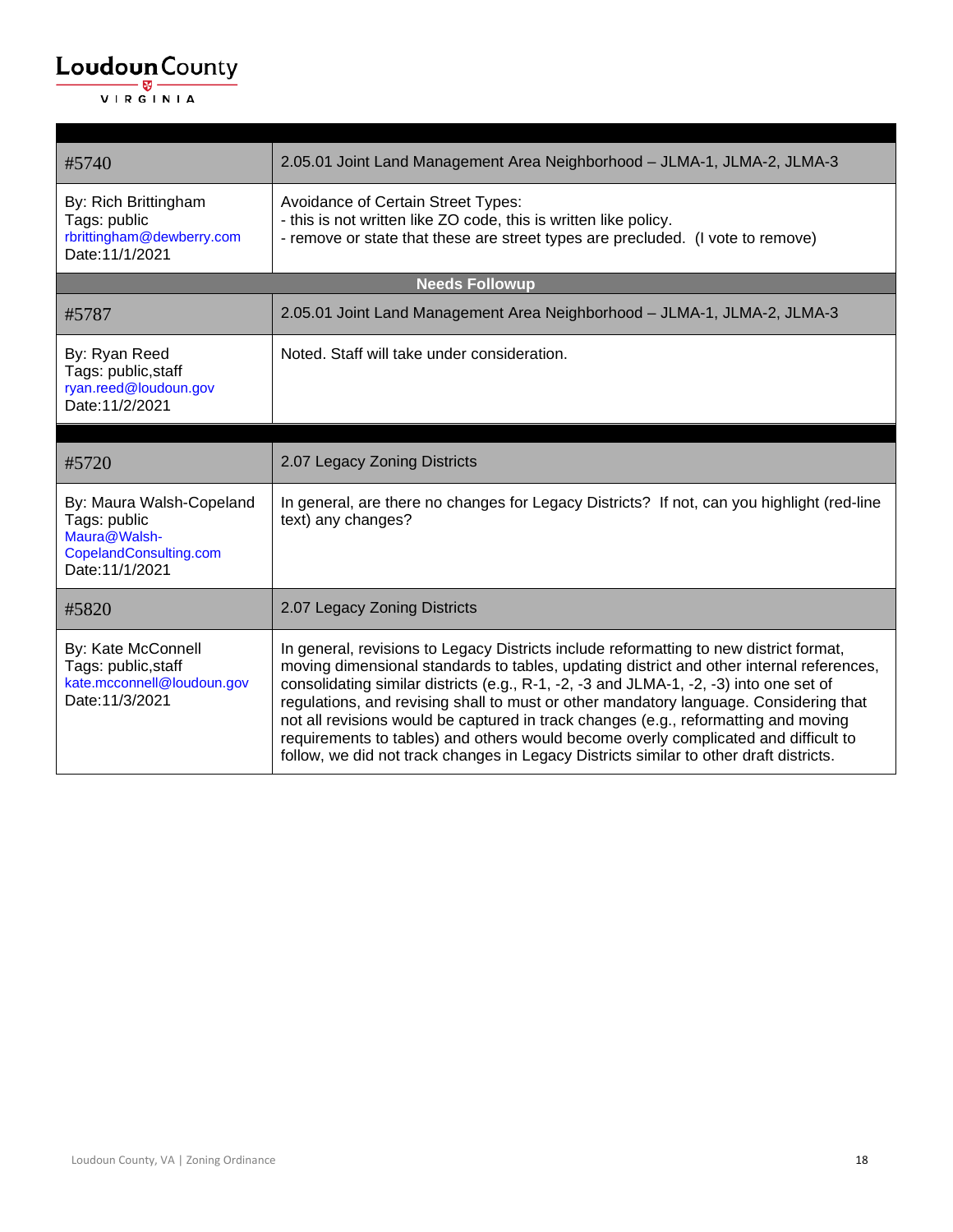| #5719                                                                                                 | 2.07.01 Planned Development - Housing - PD-H                                                                                                                                                                                                                                                                                                                                                                                                                                                                                                                                     |  |
|-------------------------------------------------------------------------------------------------------|----------------------------------------------------------------------------------------------------------------------------------------------------------------------------------------------------------------------------------------------------------------------------------------------------------------------------------------------------------------------------------------------------------------------------------------------------------------------------------------------------------------------------------------------------------------------------------|--|
| By: Maura Walsh-Copeland<br>Tags: public<br>Maura@Walsh-<br>CopelandConsulting.com<br>Date: 11/1/2021 | "2.07.01. PLANNED DEVELOPMENT - HOUSING. G. Does the ""SE Uses"" stand for<br>""Special Exception Uses?"" If so, then the acronym should be spelled out.<br>Generally, are there any significant changes from current zoning for this section? If so,<br>can you highlight them?"                                                                                                                                                                                                                                                                                                |  |
| #5821                                                                                                 | 2.07.01 Planned Development - Housing - PD-H                                                                                                                                                                                                                                                                                                                                                                                                                                                                                                                                     |  |
| By: Kate McConnell<br>Tags: public, staff<br>kate.mcconnell@loudoun.gov<br>Date: 11/3/2021            | $SE =$ Suburban Employment, the term of art is established in 2.07.01.3.B.<br>In general, revisions to PD-H are limited and include reformatting to new district format,<br>updating district and other internal references, and revising shall to must or other<br>mandatory language. Considering that not all revisions would be captured in track<br>changes (e.g., reformatting and moving requirements to tables) and others would<br>become overly complicated and difficult to follow, we did not track changes in Legacy<br>Districts similar to other draft districts. |  |
| #5735                                                                                                 | 4.06 Village Conservation Overlay District                                                                                                                                                                                                                                                                                                                                                                                                                                                                                                                                       |  |
| By: Maura Walsh-Copeland<br>Tags: public<br>Maura@Walsh-<br>CopelandConsulting.com<br>Date: 11/1/2021 | 4.06.D.12. VCOD. STREET TREES. Support language 100%. Thank you.                                                                                                                                                                                                                                                                                                                                                                                                                                                                                                                 |  |
|                                                                                                       | <b>Needs Followup</b>                                                                                                                                                                                                                                                                                                                                                                                                                                                                                                                                                            |  |
| #5734                                                                                                 | 4.06 Village Conservation Overlay District                                                                                                                                                                                                                                                                                                                                                                                                                                                                                                                                       |  |
| By: Maura Walsh-Copeland<br>Tags: public<br>Maura@Walsh-<br>CopelandConsulting.com<br>Date: 11/1/2021 | "4.06.D.11. VCOD. SIDEWALKS. Allowed if appropriate in specific village. Some have,<br>some do not. Can a requirement be for existing pattern to be considered (in advance of<br>Small Area Plans) for that village?<br>4.06 D b Delete. Sidewalks should never be REQUIRED in a village."                                                                                                                                                                                                                                                                                       |  |
|                                                                                                       | <b>Needs Followup</b>                                                                                                                                                                                                                                                                                                                                                                                                                                                                                                                                                            |  |
| #5822                                                                                                 | 4.06 Village Conservation Overlay District                                                                                                                                                                                                                                                                                                                                                                                                                                                                                                                                       |  |
| By: Ryan Reed<br>Tags: public, staff<br>ryan.reed@loudoun.gov<br>Date: 11/3/2021                      | Noted. Staff will take under consideration.                                                                                                                                                                                                                                                                                                                                                                                                                                                                                                                                      |  |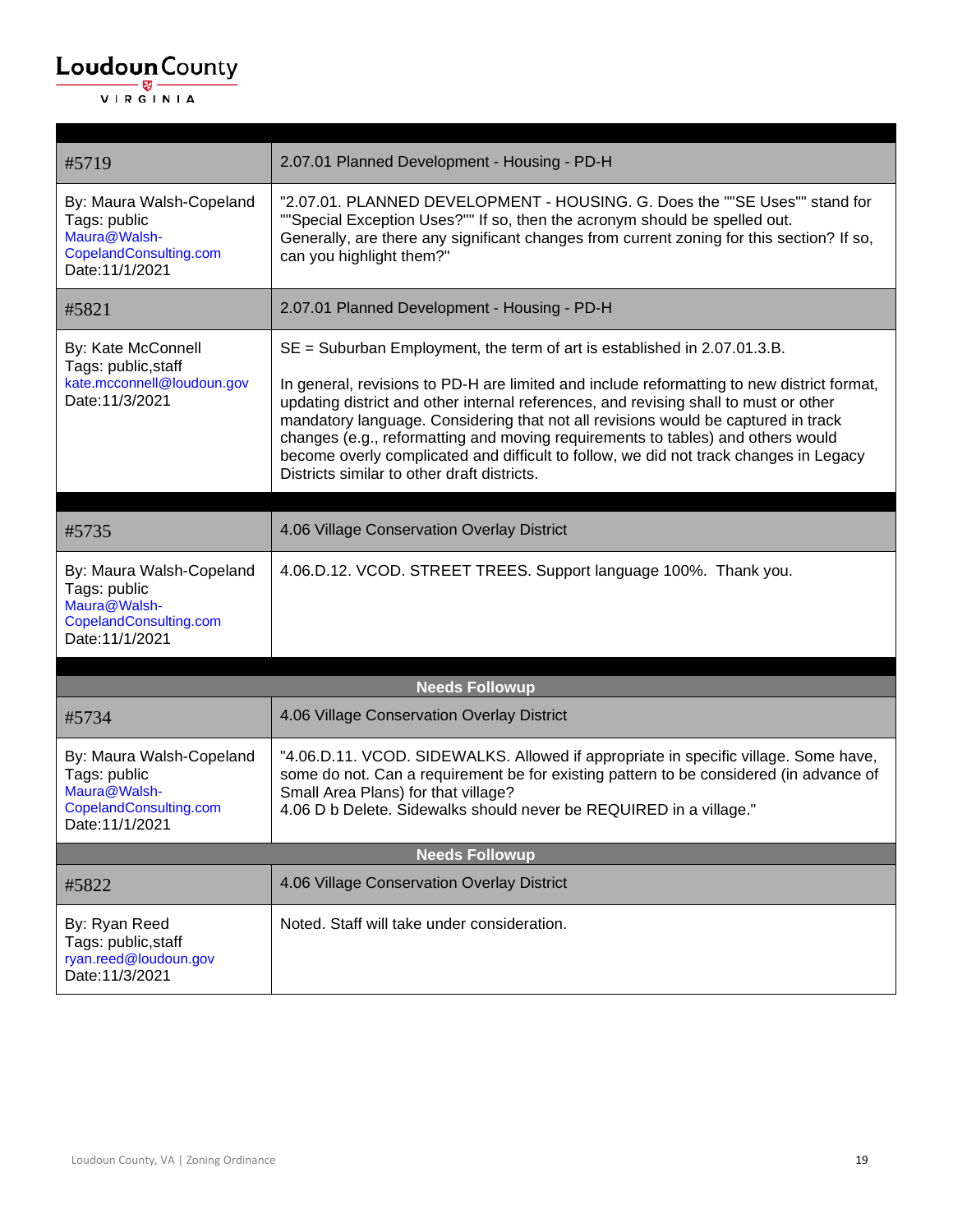| #5733                                                                                                 | 4.06 Village Conservation Overlay District                                                                                                                                                                                                                                                                                                                                                                                                                                                                                                                                                                            |  |
|-------------------------------------------------------------------------------------------------------|-----------------------------------------------------------------------------------------------------------------------------------------------------------------------------------------------------------------------------------------------------------------------------------------------------------------------------------------------------------------------------------------------------------------------------------------------------------------------------------------------------------------------------------------------------------------------------------------------------------------------|--|
| By: Maura Walsh-Copeland<br>Tags: public<br>Maura@Walsh-<br>CopelandConsulting.com<br>Date: 11/1/2021 | 4.06.D.10) VCOD. CONNECTIONS TO EXISTING STREETS. Extending existing<br>streets good as long as cul de sac does not result. How will that be prevented? Each<br>village is unique so this must be addressed in each village's Small Area Plan. "Continue<br>the predominate street pattern in the village" -- This differs for each village. How will this<br>prevent development of a subdivision within a village?<br>10a 1 Delete "if possible to avoid". Then "Developments must be designed so road<br>connections avoid regulated natural resources."<br>What does 10 b 2 mean?<br>Does 10c prevent cul de sac? |  |
| <b>Needs Followup</b>                                                                                 |                                                                                                                                                                                                                                                                                                                                                                                                                                                                                                                                                                                                                       |  |
| #5825                                                                                                 | 4.06 Village Conservation Overlay District                                                                                                                                                                                                                                                                                                                                                                                                                                                                                                                                                                            |  |
| By: Kate McConnell<br>Tags: public, staff<br>kate.mcconnell@loudoun.gov<br>Date: 11/3/2021            | Noted. Staff will take under consideration.                                                                                                                                                                                                                                                                                                                                                                                                                                                                                                                                                                           |  |
|                                                                                                       |                                                                                                                                                                                                                                                                                                                                                                                                                                                                                                                                                                                                                       |  |
| #5732                                                                                                 | 4.06 Village Conservation Overlay District                                                                                                                                                                                                                                                                                                                                                                                                                                                                                                                                                                            |  |
| By: Maura Walsh-Copeland<br>Tags: public<br>Maura@Walsh-<br>CopelandConsulting.com<br>Date: 11/1/2021 | 4.06.D.9. VCOD. GARAGE LOCATIONS. Agree with set back of 20 feet, front loading,<br>but need to add that to hold no more than 2 vehicles and detached only garages should<br>be permitted. Attached garages were not originally found on historic properties. Can<br>this requirement be added?                                                                                                                                                                                                                                                                                                                       |  |
|                                                                                                       | <b>Needs Followup</b>                                                                                                                                                                                                                                                                                                                                                                                                                                                                                                                                                                                                 |  |
| #5826                                                                                                 | 4.06 Village Conservation Overlay District                                                                                                                                                                                                                                                                                                                                                                                                                                                                                                                                                                            |  |
| By: Kate McConnell<br>Tags: public, staff<br>kate.mcconnell@loudoun.gov<br>Date: 11/3/2021            | Noted. Staff will take under consideration.                                                                                                                                                                                                                                                                                                                                                                                                                                                                                                                                                                           |  |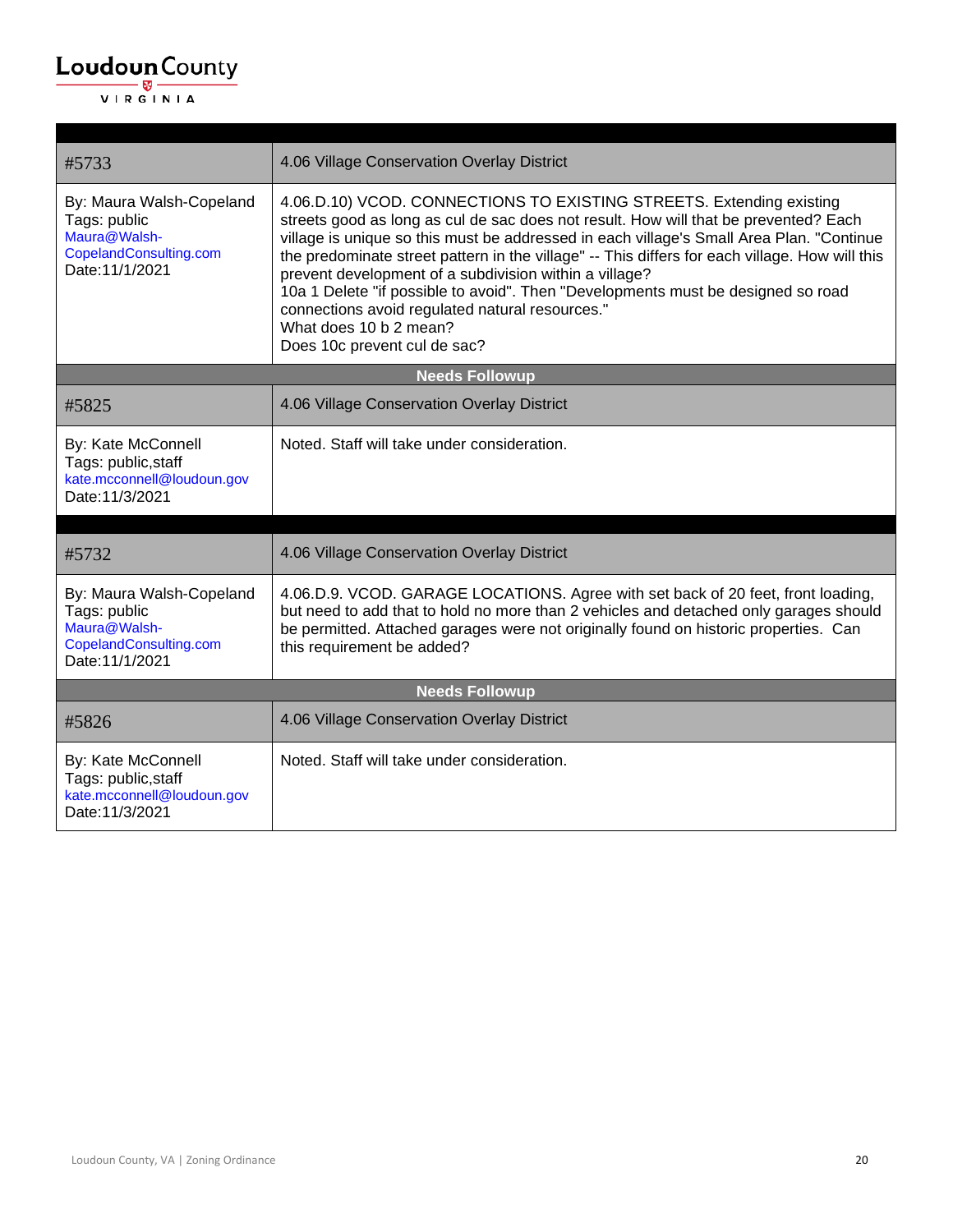| #5731                                                                                                 | 4.06 Village Conservation Overlay District                                                                                                                                                                                                                                                                                                                                                                                                    |
|-------------------------------------------------------------------------------------------------------|-----------------------------------------------------------------------------------------------------------------------------------------------------------------------------------------------------------------------------------------------------------------------------------------------------------------------------------------------------------------------------------------------------------------------------------------------|
| By: Maura Walsh-Copeland<br>Tags: public<br>Maura@Walsh-<br>CopelandConsulting.com<br>Date: 11/1/2021 | 4.06.D.1. VCOD. BUILDING HEIGHT. Height of new building no greater than height of<br>any building on same side of street within 150 yards. If large oversize structures are to<br>be considered for a village (e.g., fire house, schools), Small Area plan must be<br>consulted as well as community. How can this be made a requirement in the zoning<br>ordinance?                                                                          |
| #5827                                                                                                 | 4.06 Village Conservation Overlay District                                                                                                                                                                                                                                                                                                                                                                                                    |
| By: Kate McConnell<br>Tags: public, staff<br>kate.mcconnell@loudoun.gov<br>Date: 11/3/2021            | 4.06.D.1.a. "The building height is not permitted to exceed the maximum building height<br>permitted in the underlying zoning district." This regulation will limit height to 35 feet<br>consistent with RHV Place Type. Additional analysis completed with small area plans<br>may reveal that a lesser maximum height is more appropriate and amendments to the<br>Zoning Ordinance based on the small area plans can be made at that time. |
| #5729                                                                                                 | 4.06 Village Conservation Overlay District                                                                                                                                                                                                                                                                                                                                                                                                    |
| By: Maura Walsh-Copeland<br>Tags: public<br>Maura@Walsh-<br>CopelandConsulting.com<br>Date: 11/1/2021 | 4.06. VCOD. PURPOSE. District Boundaries. Need to add VCOD overlay to other<br>villages: Morrisonville, Unison, Willisville. Delete Ashburn. Change Aldie Mt to<br>Bowmantown. How would new ones be added in the future? Would a CPAM be<br>required for each village to be added or can several villages be added under same<br>CPAM?                                                                                                       |
| #5829                                                                                                 | 4.06 Village Conservation Overlay District                                                                                                                                                                                                                                                                                                                                                                                                    |
| By: Kate McConnell<br>Tags: public, staff<br>kate.mcconnell@loudoun.gov<br>Date: 11/3/2021            | Evaluation of the addition or deletion of other villages will be part of the small area plan<br>process. Both Bowmantown and Aldie Mountain are referenced in 4.06.B.4. A CPAM<br>process is necessary. It is feasible that several or all village small area plans could be<br>part of on one CPAM process.                                                                                                                                  |
| #5728                                                                                                 | 4.06 Village Conservation Overlay District                                                                                                                                                                                                                                                                                                                                                                                                    |
| By: Maura Walsh-Copeland<br>Tags: public<br>Maura@Walsh-<br>CopelandConsulting.com<br>Date: 11/1/2021 | "4.06 VCOD. PURPOSE. Regarding, ""Maintain areas of open space and natural areas<br>on the perimeter of the villages to retain a hard edge and visual separation""<br>Villages are very supportive of this requirement. How will this be accomplished? Will this<br>open space be inside the VCOD boundaries? Will some boundaries be expanded to<br>enable this?"                                                                            |
| #5828                                                                                                 | 4.06 Village Conservation Overlay District                                                                                                                                                                                                                                                                                                                                                                                                    |
| By: Kate McConnell<br>Tags: public, staff<br>kate.mcconnell@loudoun.gov<br>Date: 11/3/2021            | In current ZO rewrite process, we will ensure Road Corridor Setbacks pursuant to<br>5.07.02 require a setback from roads to the edge of the RHVs/VCOD. Additional<br>protections will be evaluated as part of the small area plans.                                                                                                                                                                                                           |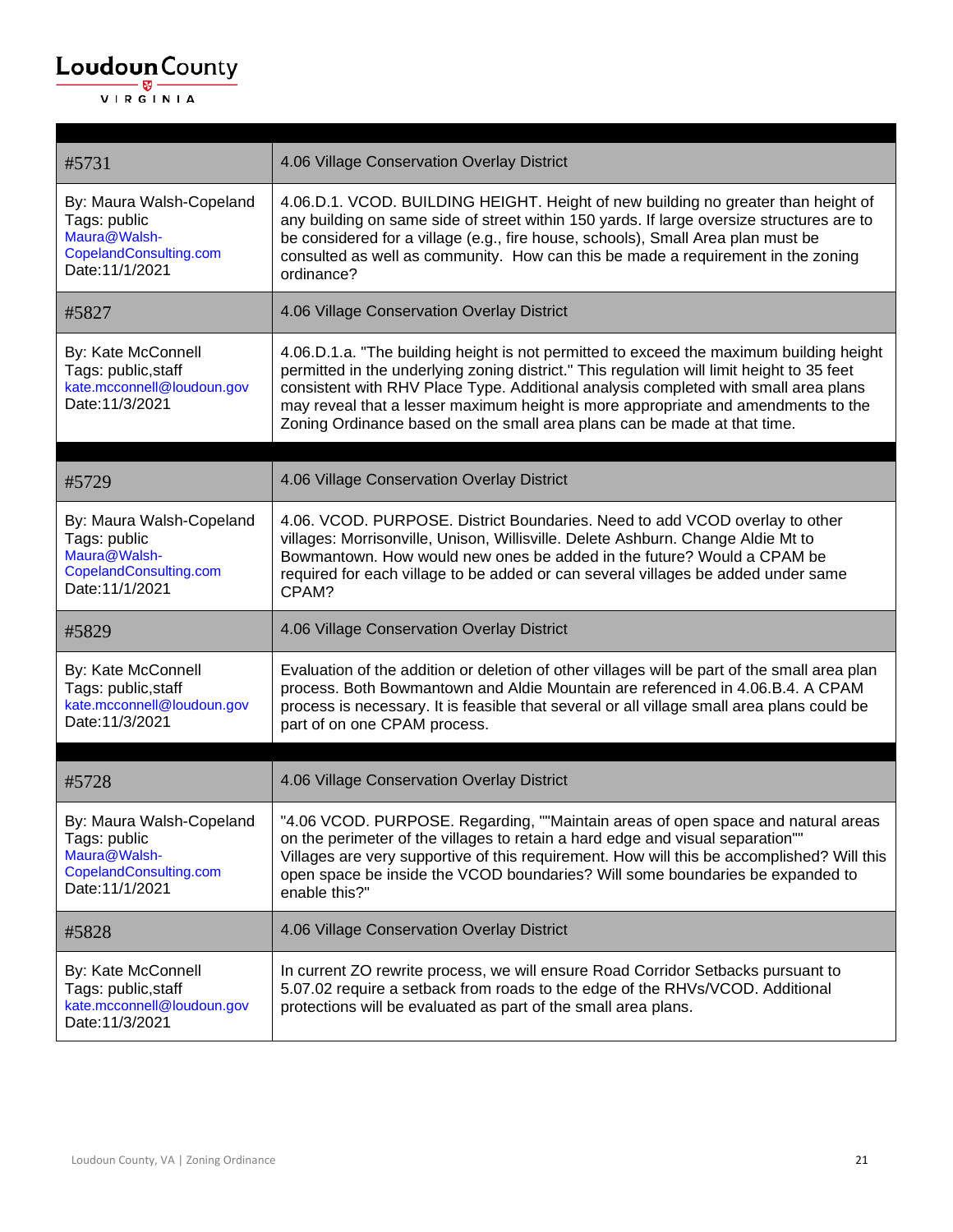| #5727                                                                                                 | 4.06 Village Conservation Overlay District                                                                                                                                                                                                                                                                                                                                                                                                                                                                                            |  |  |
|-------------------------------------------------------------------------------------------------------|---------------------------------------------------------------------------------------------------------------------------------------------------------------------------------------------------------------------------------------------------------------------------------------------------------------------------------------------------------------------------------------------------------------------------------------------------------------------------------------------------------------------------------------|--|--|
| By: Maura Walsh-Copeland<br>Tags: public<br>Maura@Walsh-<br>CopelandConsulting.com<br>Date: 11/1/2021 | "4.06 VCOD. PURPOSE. Regarding, ""Ensure new commercial and residential<br>construction is designed to complement surrounding properties and maintain existing<br>development pattern within each village by: Respecting each village's historic<br>precedentsand considering the context of each village's historic buildings""<br>LHVA likes the language but is concerned about enforcement, evaluation and density to<br>achieve. Will this reduce density then to accomplish this? How will this be enforced?<br>Who evaluates?" |  |  |
|                                                                                                       | <b>Needs Followup</b>                                                                                                                                                                                                                                                                                                                                                                                                                                                                                                                 |  |  |
| #5830                                                                                                 | 4.06 Village Conservation Overlay District                                                                                                                                                                                                                                                                                                                                                                                                                                                                                            |  |  |
| By: Kate McConnell<br>Tags: public, staff<br>kate.mcconnell@loudoun.gov<br>Date: 11/3/2021            | Noted. Staff will take potential reduction in density, enforcement, and evaluation<br>questions under consideration.                                                                                                                                                                                                                                                                                                                                                                                                                  |  |  |
| #5726                                                                                                 | 4.06 Village Conservation Overlay District                                                                                                                                                                                                                                                                                                                                                                                                                                                                                            |  |  |
| By: Maura Walsh-Copeland<br>Tags: public<br>Maura@Walsh-<br>CopelandConsulting.com<br>Date: 11/1/2021 | 4.06 VCOD. OVERALL. If more than one overlay covers a property, which language<br>prevails?                                                                                                                                                                                                                                                                                                                                                                                                                                           |  |  |
|                                                                                                       | <b>Needs Followup</b>                                                                                                                                                                                                                                                                                                                                                                                                                                                                                                                 |  |  |
| #5831                                                                                                 | 4.06 Village Conservation Overlay District                                                                                                                                                                                                                                                                                                                                                                                                                                                                                            |  |  |
| By: Kate McConnell<br>Tags: public, staff<br>kate.mcconnell@loudoun.gov<br>Date: 11/3/2021            | It is likely that other overlays will regulate different development standards than VCOD<br>standards. Regardless, staff will evaluate whether conflicts could arise and clarify how<br>other overlays would apply.                                                                                                                                                                                                                                                                                                                   |  |  |
| #5725                                                                                                 | 4.06 Village Conservation Overlay District                                                                                                                                                                                                                                                                                                                                                                                                                                                                                            |  |  |
| By: Maura Walsh-Copeland<br>Tags: public<br>Maura@Walsh-<br>CopelandConsulting.com<br>Date: 11/1/2021 | 4.06 VCOD. OVERALL. Villages concerned about impact on village fabric with approval<br>of Short Term Rentals and impact on availability Affordable Housing. Can STRR be<br>EXCLUDED from Rural Historic Villages, primarily STRR-Commercial Whole House?                                                                                                                                                                                                                                                                              |  |  |
| #5832                                                                                                 | 4.06 Village Conservation Overlay District                                                                                                                                                                                                                                                                                                                                                                                                                                                                                            |  |  |
| By: Kate McConnell<br>Tags: public, staff<br>kate.mcconnell@loudoun.gov<br>Date: 11/3/2021            | To be addressed with STRR ZOAM. Staff notified STRR ZOAM project manager of<br>comment.                                                                                                                                                                                                                                                                                                                                                                                                                                               |  |  |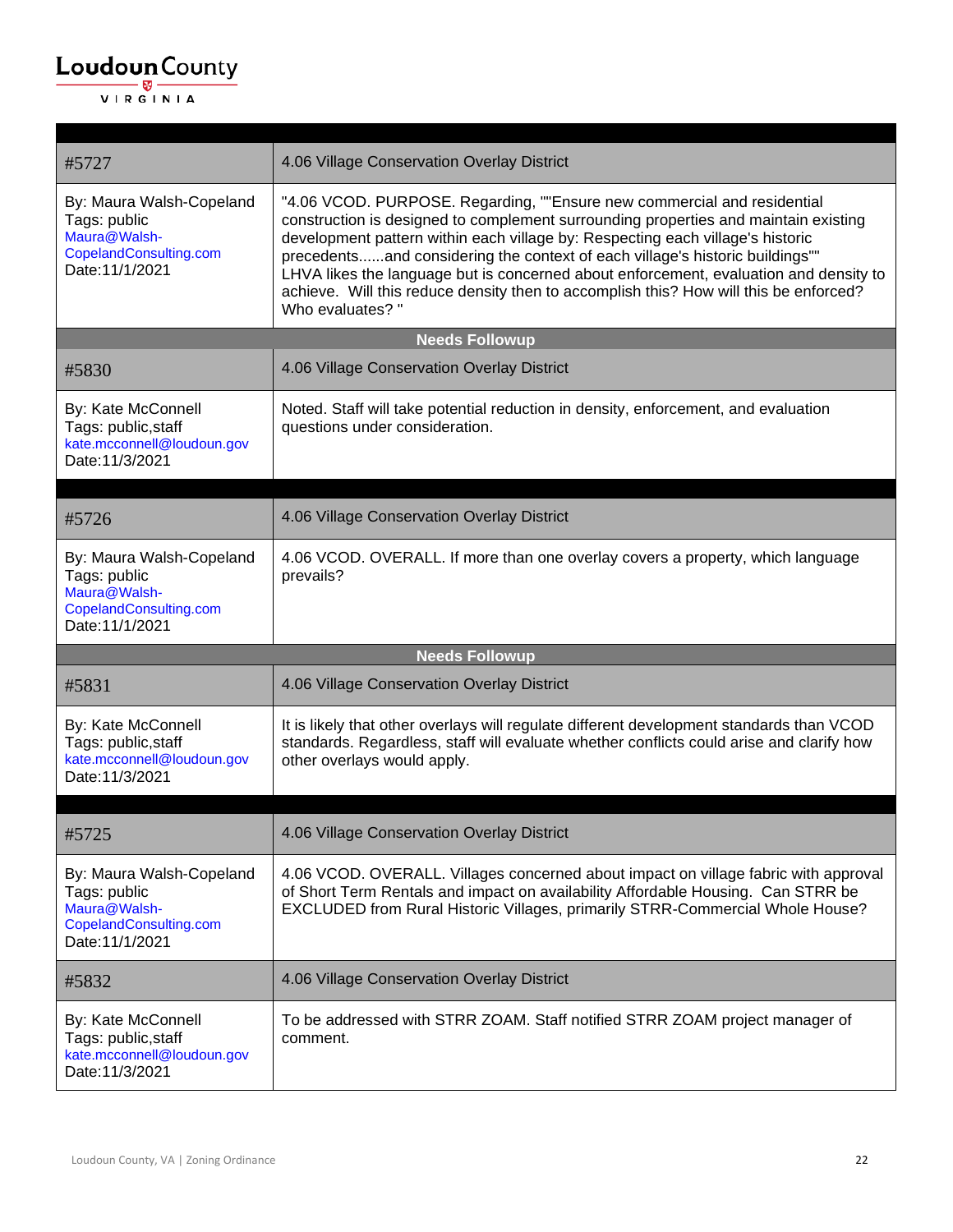| #5724                                                                                                 | 4.06 Village Conservation Overlay District                                                                                                                                                                                                                                                                                                                                                                                                                                                                                                                                                                                                    |
|-------------------------------------------------------------------------------------------------------|-----------------------------------------------------------------------------------------------------------------------------------------------------------------------------------------------------------------------------------------------------------------------------------------------------------------------------------------------------------------------------------------------------------------------------------------------------------------------------------------------------------------------------------------------------------------------------------------------------------------------------------------------|
| By: Maura Walsh-Copeland<br>Tags: public<br>Maura@Walsh-<br>CopelandConsulting.com<br>Date: 11/1/2021 | 4.06 VCOD. OVERALL. If current parcels on well and septic, will water studies be<br>required to ensure availability of these resources after new development complete?                                                                                                                                                                                                                                                                                                                                                                                                                                                                        |
| #5838                                                                                                 | 4.06 Village Conservation Overlay District                                                                                                                                                                                                                                                                                                                                                                                                                                                                                                                                                                                                    |
| By: Ryan Reed<br>Tags: public, staff<br>ryan.reed@loudoun.gov<br>Date:11/3/2021                       | As currently written, no. Chapter 6 of the FSM (6.200) requires hydrogeologic testing for<br>subdivisions and other specific uses meeting certain requirements. A DOAM to update<br>the FSM will occur as part of, or after the ZOR, and changing the requirements could be<br>considered at that time.                                                                                                                                                                                                                                                                                                                                       |
| #5723                                                                                                 | 4.06 Village Conservation Overlay District                                                                                                                                                                                                                                                                                                                                                                                                                                                                                                                                                                                                    |
| By: Maura Walsh-Copeland<br>Tags: public<br>Maura@Walsh-<br>CopelandConsulting.com<br>Date: 11/1/2021 | 4.06 VCOD. OVERALL. Underlying zoning must be flexible to allow adaptive reuse of<br>historic properties. At the same time, there can be no damage to historic fabric (Sec<br>Standards of Rehab used). Recommend new zoning districts be created for historic<br>villages. Density needs to be unique to each village per their Small Area Plan: e.g.,<br>there are small lots in Waterford but larger ones in St Louis. also, RC zoning density will<br>not work in all villages                                                                                                                                                            |
| #5833                                                                                                 | 4.06 Village Conservation Overlay District                                                                                                                                                                                                                                                                                                                                                                                                                                                                                                                                                                                                    |
| By: Kate McConnell<br>Tags: public, staff<br>kate.mcconnell@loudoun.gov<br>Date: 11/3/2021            | Staff are developing Adaptive Reuse standards as Development Standards. The<br>remaining comments would be addressed through a future small area plan process.                                                                                                                                                                                                                                                                                                                                                                                                                                                                                |
| #5722                                                                                                 | 4.06 Village Conservation Overlay District                                                                                                                                                                                                                                                                                                                                                                                                                                                                                                                                                                                                    |
| By: Maura Walsh-Copeland<br>Tags: public<br>Maura@Walsh-<br>CopelandConsulting.com<br>Date: 11/1/2021 | "4.06 VCOD. OVERALL. VILLAGE CONSERVATION OVERLAY DISTRICT (VCOD).<br>It is understood that VCOD has been separated from the other ZOR Overlay Districts in<br>review, and will have separate consideration during the development of Village Small<br>Area Plans. However, to avoid an overall delay in mitigating current issues there are<br>changes being recommended BEFORE or IN PARALLEL WITH Village Small Area Plan<br>development.<br>They include but are not limited the following that should be INCLUDED in current<br>review PRIOR to Village Small Area Plans as they apply to Villages (to get the<br>discussions started):" |
| #5839                                                                                                 | 4.06 Village Conservation Overlay District                                                                                                                                                                                                                                                                                                                                                                                                                                                                                                                                                                                                    |
| By: Ryan Reed<br>Tags: public, staff<br>ryan.reed@loudoun.gov<br>Date: 11/3/2021                      | Noted. Thank you for review of this section.                                                                                                                                                                                                                                                                                                                                                                                                                                                                                                                                                                                                  |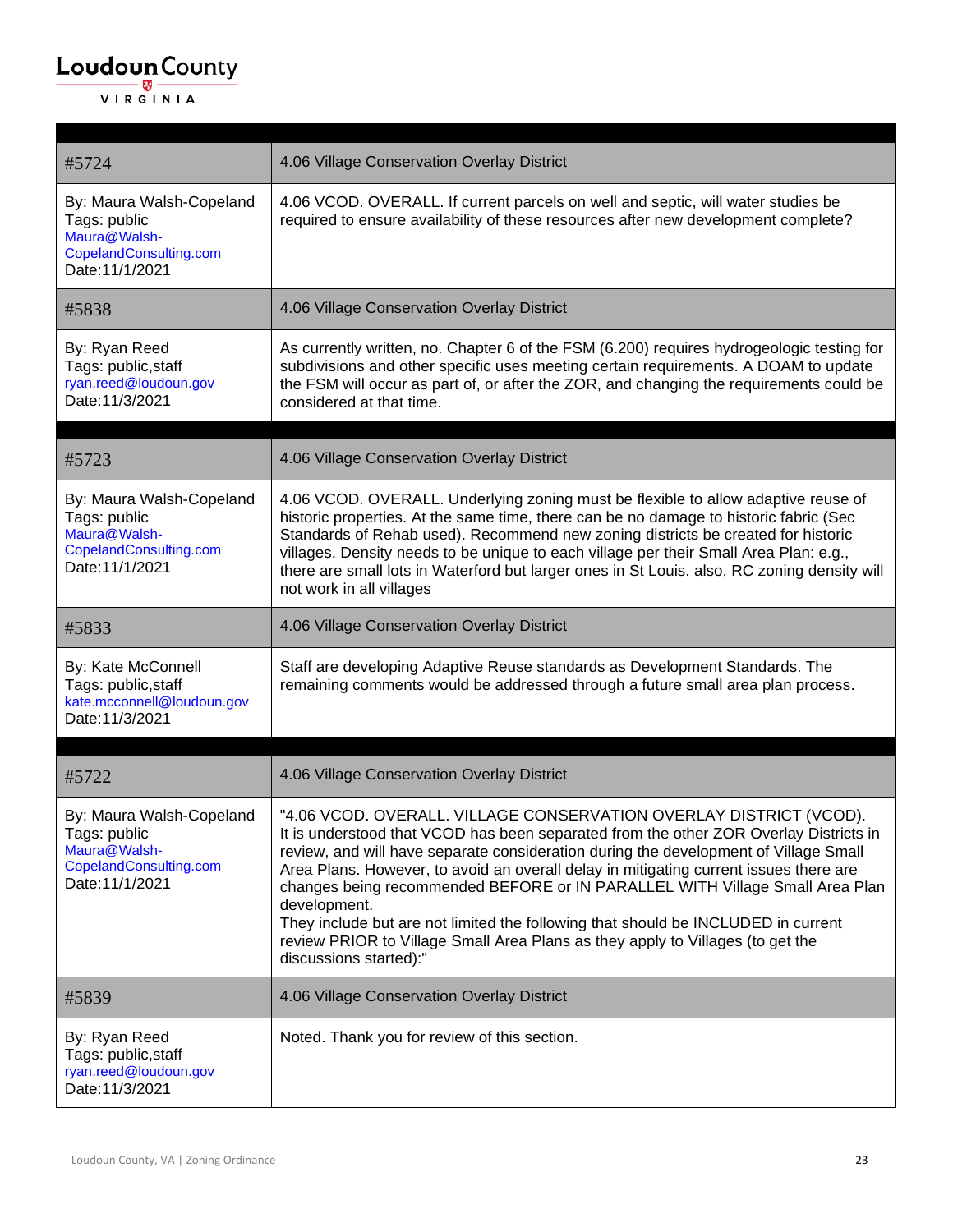| #5721                                                                                                     | 4.06 Village Conservation Overlay District                                                                                                                                                                                                                                                                                                                                                                                                                                                               |
|-----------------------------------------------------------------------------------------------------------|----------------------------------------------------------------------------------------------------------------------------------------------------------------------------------------------------------------------------------------------------------------------------------------------------------------------------------------------------------------------------------------------------------------------------------------------------------------------------------------------------------|
| By: Maura Walsh-<br>Copeland<br>Tags: public<br>Maura@Walsh-<br>CopelandConsulting.com<br>Date: 11/1/2021 | "4.06 VCOD. OVERALL. Each village is unique so will benefit from each having Small<br>Area Plan (Community Plan) as recommended by 2019 Comprehensive Plan. Support<br>from the county will be necessary to accomplish this. (Comp Plan, Rural Historic Villages,<br>Section 1.1.B)<br>When can we expect to start work on Small Area Plans for villages? What county<br>department will provide support to villages so these Small Area Plans may be completed<br>effectively? How do they become law?" |
| #5840                                                                                                     | 4.06 Village Conservation Overlay District                                                                                                                                                                                                                                                                                                                                                                                                                                                               |
| By: Ryan Reed<br>Tags: public, staff<br>ryan.reed@loudoun.gov<br>Date: 11/3/2021                          | Small Area Plans are necessary for villages, but are not on Zoning Rewrite members'<br>current schedule.                                                                                                                                                                                                                                                                                                                                                                                                 |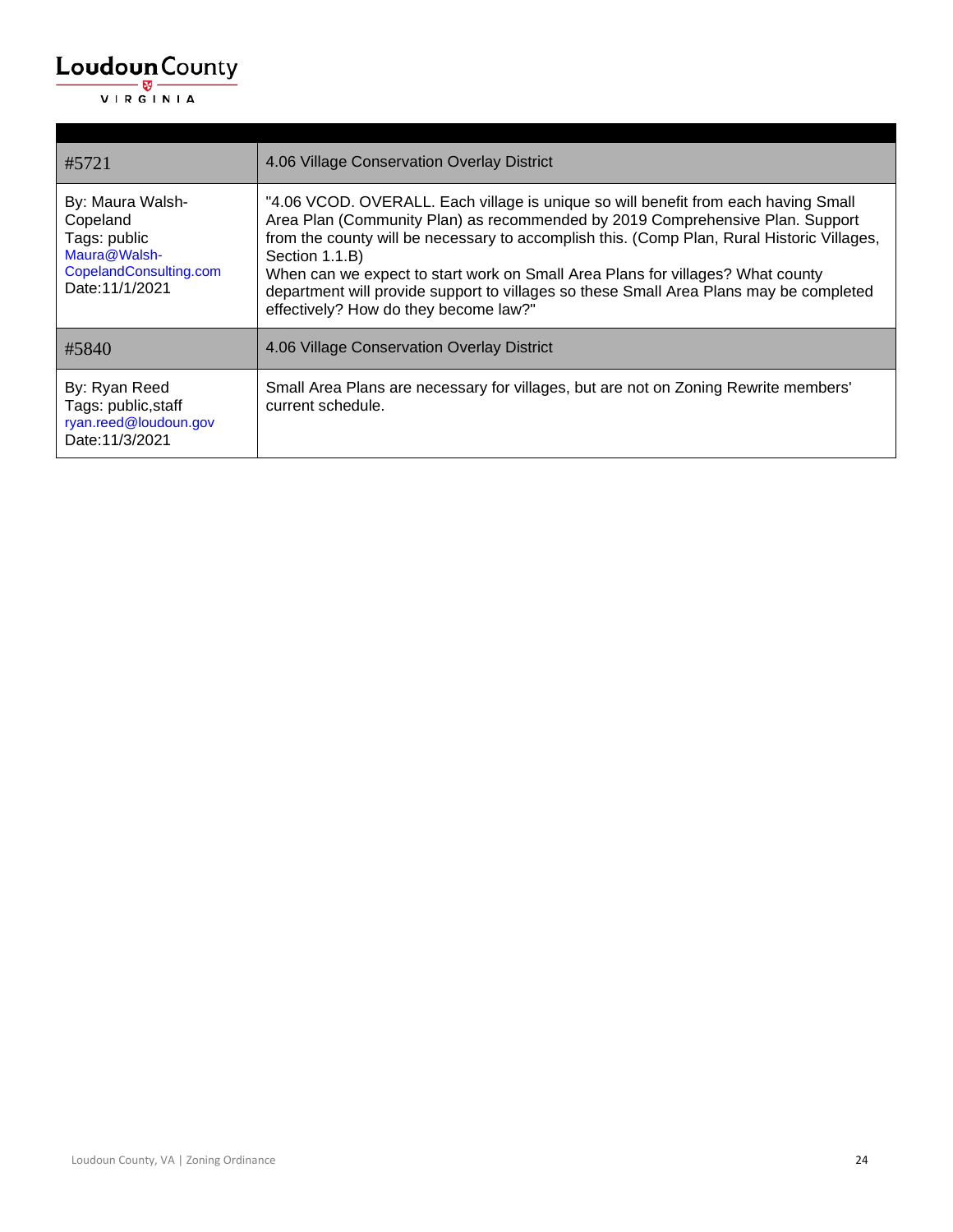#### **Charlie Houston's comments on Zoning Districts**

I am late making comments on enCode so here they are as an email.

**General:** In several places I noted the paucity of comments or participation by ZOC members. My case might be typical - with a huge agenda packet to read, I simply missed the new text in enCode. In the future it would help to add "Note new text in enCode on which you can comment" in the email that distributes the agenda packe.

**2.01.01 Urban Transit Center** This is written as if this area was a blank slate, without such constraints as floodplain, parcel ownership and existing buildings. While I'll comment on the various topics, this is a fanciful, fruitless exercise.

\* Before writing text, there should be a discussion of just what we want this area to look like, and what is attainable. I suggest Reston as an example. Do we want to require a standard tree species, such as zelkova? Do we want to make outdoor sculpture a signature element? Etc.

\* Why suggest a grid pattern for streets? Let developers and their engineers decide. Grids can be monotonous. This ain't New York.

\* One goal should be linkage to the Emerald Ribbons/LPAT trail network. (Such connections are given an FAR bonus but they should be mandatory.) This trail should be platted by staff and thus become something developers must address in their plans.

\* Building Requirements: #8 An FAR of 2.0 in the inner core will not allow high-rise residential, which will probably be the primary development type. A 3-acre site would only allow 130,000 sf, while a 15-story residential tower (as an example) would easily fit on 3 acres and would contain a minimum of 225,000 sq. ft.

\* #12 Maximum height around the Gateway Metro needs to be coordinated with the FAA for potential conflicts with Dulles air traffic.

\* #12 "Building Height" needs a careful definition. I've seen it handled many different ways in different markets. I suggest coordinating with NAIOP to learn what the practice is here.

2.01.01-2 ADUs. I suggest different minimums for subareas. ADUs will be hard to develop in high-rise structure in the core, and easier as projects move further from the core.

\* FAR bonuses don't seem worth much except in Urban Mixed-Use.

\* 2.01.01 It's unrealistic to expect building owners to get a zoning permit for changes in tenant occupancy. Tenant mixes change all the time. Instead provide for periodic audits by the county to ensure future compliance.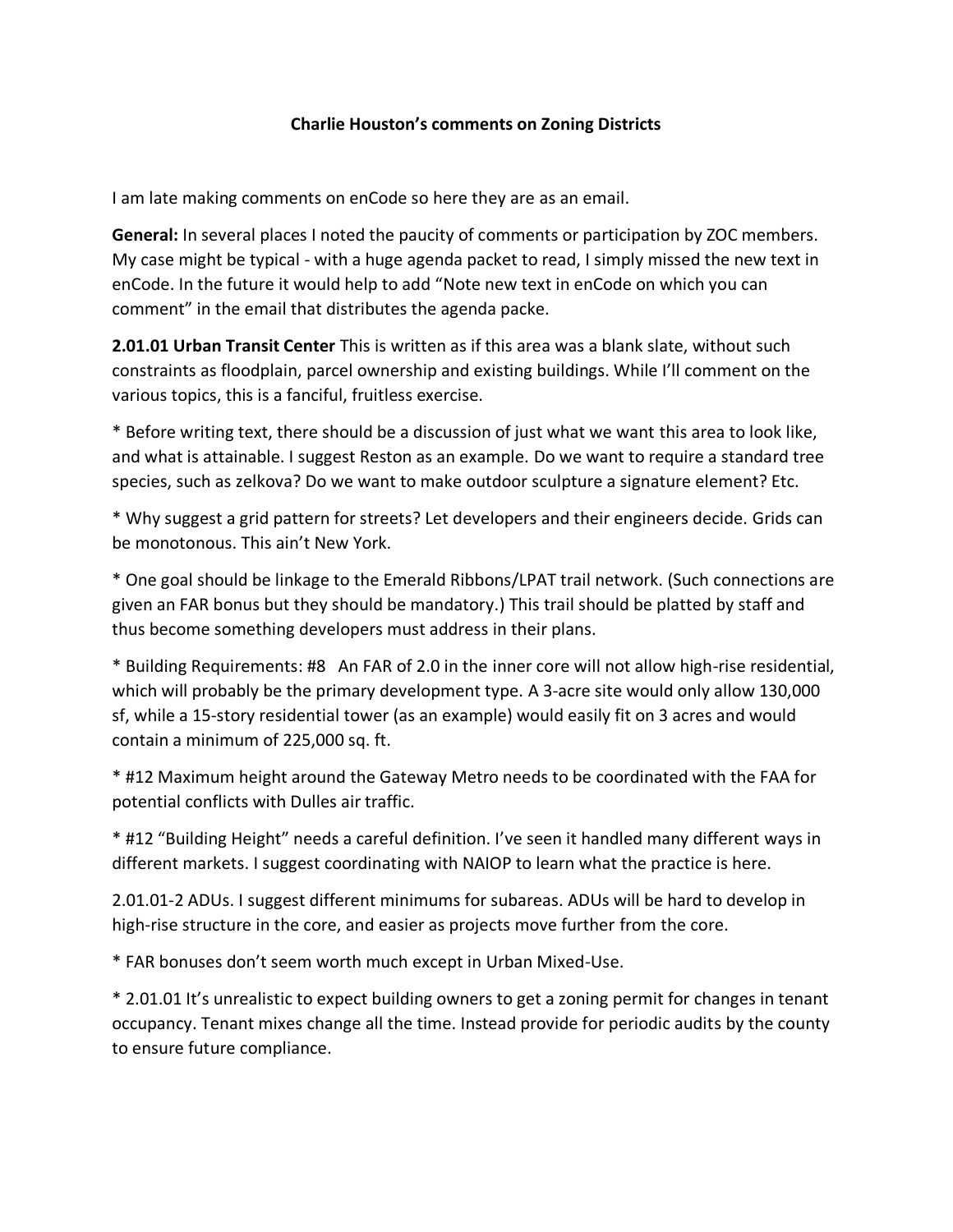\* 2.01.01-3 Mix of Uses: Have you ever heard of "the market"? Here's one example. In the Inner Core demanding 40-60% of use to be non-residential is totally impossible in today's market. (There is no market in Loudoun for major office buildings.) Moreover, what are you attempting to accomplish? High-rise residential can be vibrant into the evening, while offices close at the end of the day.

\* 2.01.01-3 G Vertical mix: What in the world are you trying to do? Let the market decide.

\* H Public gathering spaces. Where are the development standards, esp. as to size?

\* H Public gathering spaces. Does *al fresco* dining count? (It should.)

\*2.01.01- I Land Use Arrangement. *"When adjacent to smaller dwellings, larger buildings must step down in height…"* This makes no sense at all. Also, where are the standards that define "stepping down"?

\* 2.01.1 -L.5. Tunnels over a certain length should be lighted.

\* 2.01.1 -M On-site amenities. I like this. Add "outdoor-scaled sculpture." I'd also reduce the list so as to create a limited palette of what would be signature, consistent design elements.

**2.02.02 Urban Employment -** Objectives: "Ensure high quality design…" is goal of the General Plan but ZOC has not really worked on it. Here, "good design" seems to be all about site planning an development, when the focus should be on building design. When people look at a large project, whether One Loudoun or Reston, they first see the buildings and form an opinion. While they might appreciate land planning and landscaping, those impressions are less emphatic than the impressions made by the buildings. That said, site planning, landscaping etc. are critical, but building architecture more defines a project or area.

Objective - use a grid design. Why, oh why??

Lot and building standards #10. The table shows 100 SQUARE FEET as he maximum height of a building. That makes no sense.

Open space #12 and #13. Are these areas the same, can they overlap or must a developer do both? Needs clarification.

2.02.02-I -4 Pedestrian Oriented Building Placement - I appreciate these goals about ground floor uses, but leave this up to developers. Moreover, these standards would be impossible to enforce as they would require prior approval of any leases obtained by the developer.

Suburban Neighborhood. I will abstain from commenting on the SPA and TPA as I'm not familiar with them, have no stake in those areas, and trust he judgment of ZOC members who know those areas and have stakes there.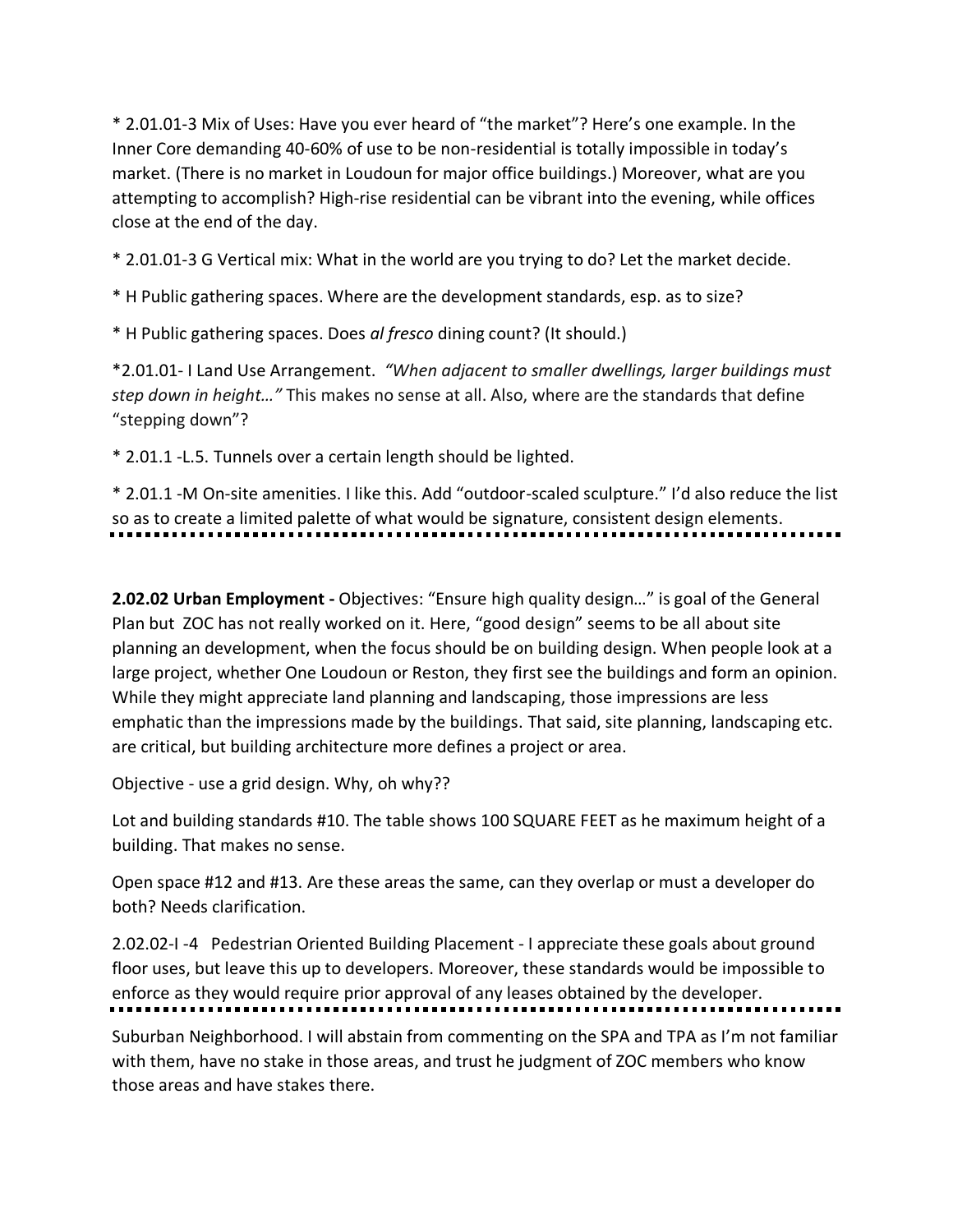Suburban Compact Neighborhood. I will abstain from commenting on the SPA and TPA as I'm not familiar with them, have no stake in those areas, and trust he judgment of ZOC members who know those areas and have stakes there.

2.02.01 Suburban Employment area. I will abstain from commenting on the SPA and TPA as I'm not familiar with them, have no stake in those areas, and trust the judgment of ZOC members who know those areas and have stakes there.

I am surprised that comments on this area were made only by two residents of the RPA.

Suburban Industrial I have no comments but am disappointed that only one comment or observation was made.

Suburban Mineral Extraction. Ditto - only one comment was made.

**Transition Large Lot** I will abstain from commenting on the SPA and TPA as I'm not familiar with them, have no stake in those areas, and trust the judgment of ZOC members who know those areas and have stakes there.

I will abstain from commenting on the TPA Small Lot as I'm not familiar with it, have no stake in those areas, and trust the judgment of ZOC members who know those areas and have stakes there.

Transition Compact Neighborhood, Transition Community Center, Transition Light Industrial, Transition Industrial and Transition and Transition Mineral Extraction as I'm not familiar with them, have no stake in those areas, and trust the judgment of ZOC members who know those areas and have stakes there. I am shocked that thee is only one comment on the TPA Light Industrial as it includes data centers, a use that in some ways can be controversial.

#### **Rural Policy Area Districts**

2.04.01 Agricultural Rural North. Note the words "Agricultural" and "Rural," which seem to be ignored when uses, density and standards were written.

Purpose #3 "Support the use of land for rural economy uses …with residential uses allowed…" Sacrilege! The economy uses are meant as adjuncts to residences and this statement has it backwards, Does this indicate a troubling mindset?

Purpose #5 This suggests lower densities, but I see no change in densities from the existing ZO, and it's these densities which have crippled the ARN.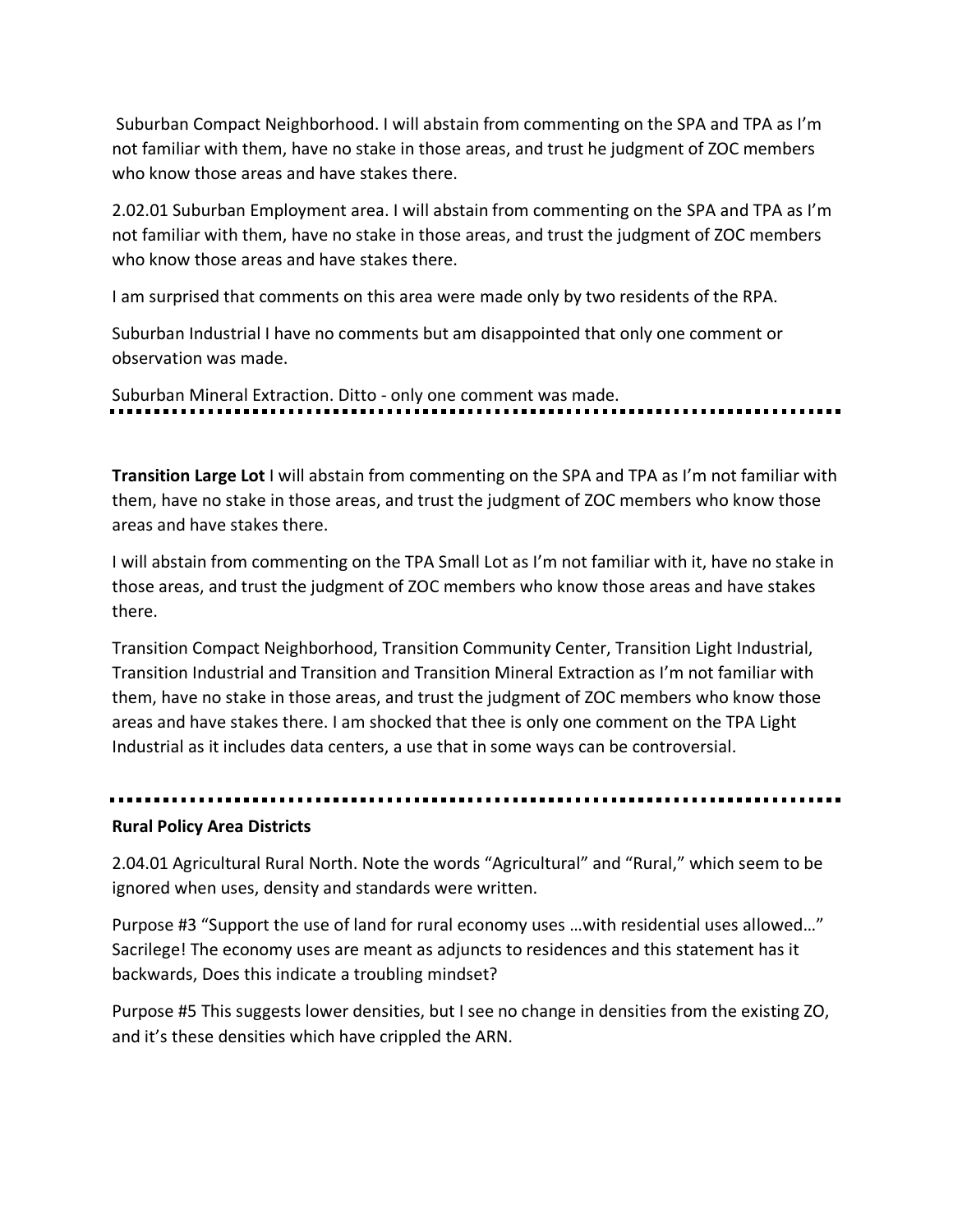Purpose #6 Yes, economy uses should be compatible with residential, but in many existing cases they are intrusive, not compatible. I suggest requiring a SPEX for most economy uses above certain thresholds. Western Loudoun should not become a drink-and-drive destination.

2.04.01 - C What is he logic of the principal-subordinate option? Can't it be eliminated?

2.04.01-1 3 Dimensional standards. Reduce the maximum size of a cluster lot from 4 acres to 2 acres. It seems that the rears of cluster lots is generally not developed and often not maintained. Reducing the maximum lot size will increase the open space. While this might require hat some lots use alternative septic systems, the added cost would be passed along to the homebuyer.

2.04.01-1 #3. Change the length-width ratio of economy lots from 3:1 to 2:1. This will make economy lots much more suitable for agriculture.

2.04.01-1 #6 There must be significant variation in front yard setbacks to avoid having all the houses lined up in a row. Varying setbacks will improve cluster design. I suggest a mix of setbacks from 25 feet to 50 feet, with at least a 5-foot difference between adjacent houses, and with 25% of houses having setbacks of 30 feet or less and 25% of the houses having setbacks of 40 feet or more.

2.04.01-1 #9. I'm tilting at windmills on this one, but residents of the west really want density of cluster lots to be decreased to 10 acres per house.

2.04.01 - J It is critical to limit the permitted uses on rural economy lots. For example, inns would be fine but breweries would not be.

2.04.01 - J 2 b. The variation in lot sizes should be 5,000 sq .ft. The 1,500 sq. ft. variation is too small to have any impact on the appearance of cluster subdivisions.

ARS My comments on ARN apply to ARS with the exception of density of cluster lots.

Rural Commercial. 2.04.03-1 enCode shows density at "4 dwelling units per acre." If this is a commercial district, why are residences permitted, and why at such a high density?

2.04.04 - 1. Village Residential. Have these provisions been aligned with the design guidelines for the various historic villages?

2.04.04 - 1 I don't have a detailed zoning map, so are the Village districts identical to the boundaries of the Historic District, or are they more expansive?